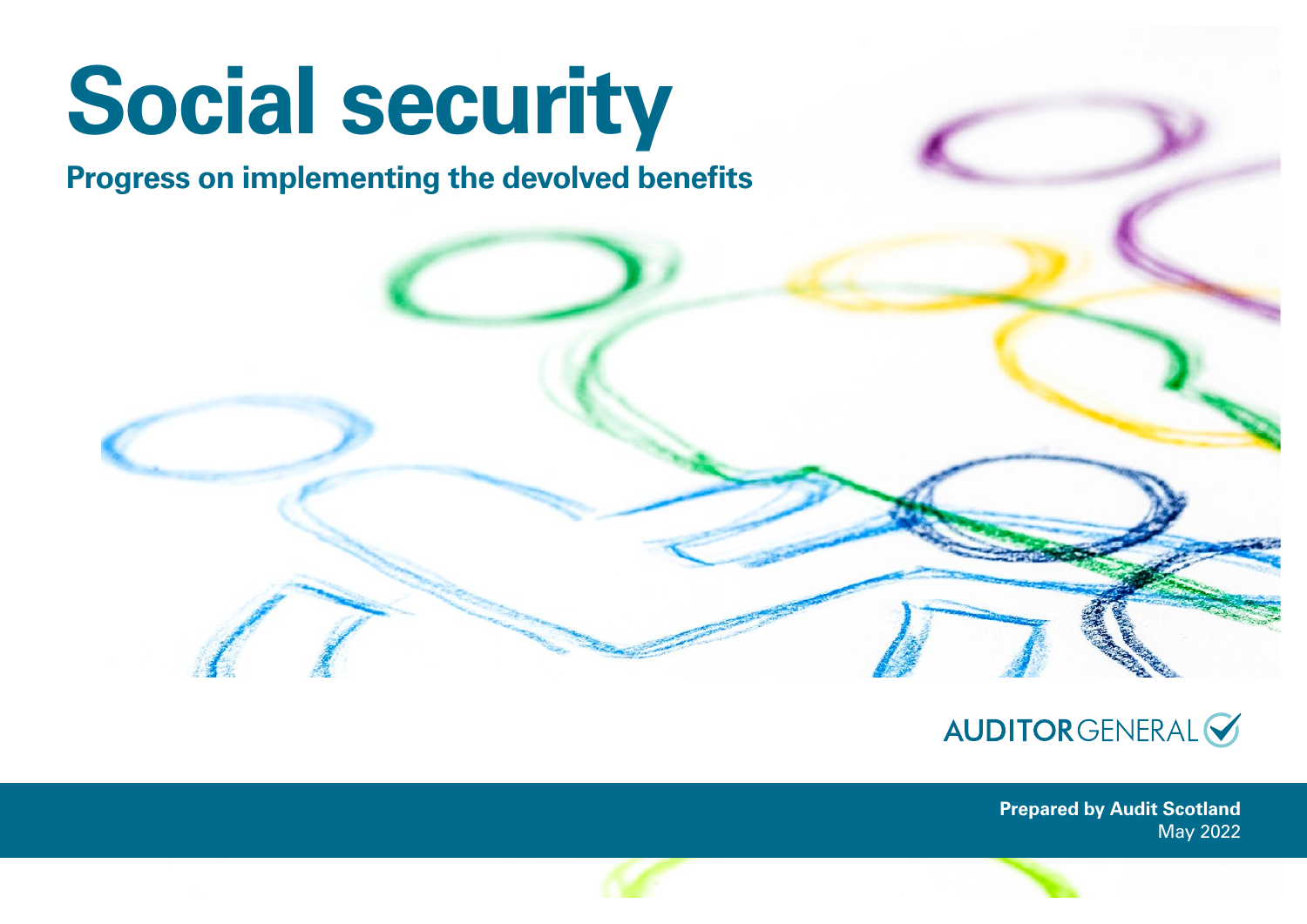# **Key messages**

The Scottish Government has continued to successfully deliver new and complex social security benefits in challenging circumstances. This is a significant achievement. There is a conscious focus on the needs of service users, building on the principles of dignity, fairness, and respect. People are positive about their experiences of engaging with Social Security Scotland.

- **1 There is a lot still to be delivered and progress has been delayed by the Covid-19 pandemic.** It will be some time before the devolved benefits are fully administered within Scotland. Timescales are challenging and substantial risks remain, including accessing data, putting in place longer-term digital solutions and getting operational staffing in place. The Scottish Government is preparing well for the next stages of delivery and is managing the complex programme of work effectively.
- **2 The Agile approach to systems development has**

**trade-offs.** It supports fast, user-focused and adaptable delivery by focusing on 'must-have' features to allow benefits to be launched in an acceptable way. For Social Security Scotland to operate efficiently and effectively, resources will be needed over the longer term to continue systems development and replace temporary and manual processes. The scale of this is not fully known and will need to be planned for alongside other government priorities, such as developing the proposed National Care Service.

**3 The Scottish Government currently estimates that the work to implement the devolved benefits will cost around £685 million.** Work is ongoing to update this estimate as replanning activity continues. Implementation costs have not been routinely reported on publicly, making it difficult for those in scrutiny roles to track costs over time. The scale of staffing required to implement and administer the benefits is much larger than the Scottish Government initially estimated.

**4 By 2026/27 benefit expenditure in Scotland is forecast to be £760 million higher per year than the corresponding funding received through the block grant adjustment.**

This is a result of policy choices by the Scottish Government. The Scottish Government needs to plan for how it manages the long-term sustainability of this expenditure and be clearer about how it will improve outcomes for Scottish people.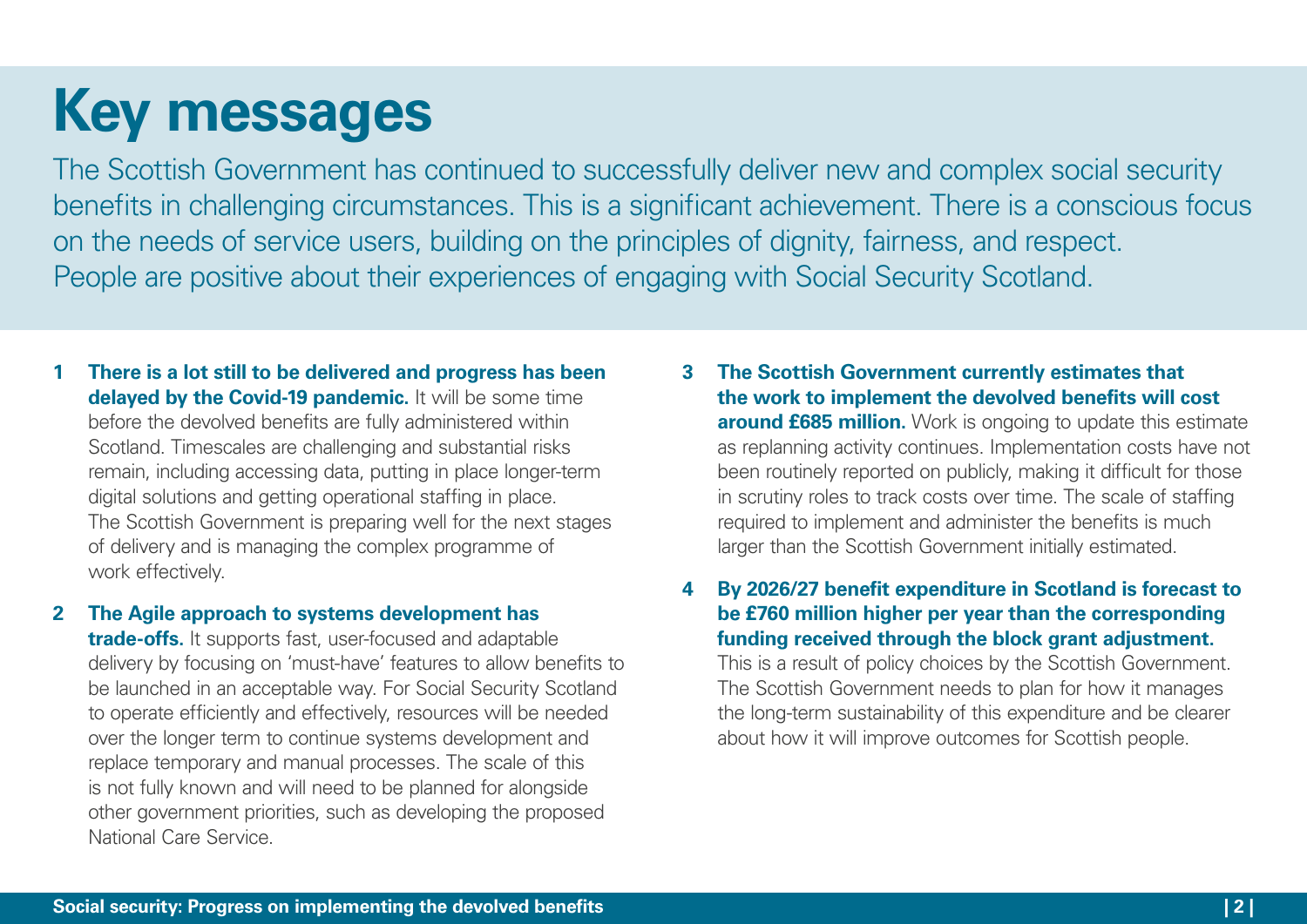# **Recommendations**

### **The Scottish Government should:**

- Conclude replanning activity and publicly set out delivery timelines for the remaining devolved benefits.
- Publish an updated programme business case including refreshed implementation cost estimates. To support transparency, this should include a clear breakdown of core cost areas, explanations of where estimates have changed and what assumptions have been used. It should also clearly set out the longer-term resource implications of the Agile approach to system development.
- Detail more clearly the intended impact of the Scottish social security system on outcomes for the people of Scotland, linking directly to the National Performance Framework. This is central to being able to evaluate value for money and inform decisions about future social security interventions.

#### **Social Security Scotland should:**

- Strengthen its role in the prioritisation of development activity to ensure its operational needs are appropriately considered and that it has the systems and processes in place to administer benefits in the way intended.
- Continue to review and update its workforce planning to build the capacity and capabilities needed for its growing remit. This should draw on learning from live administration of benefits, such as processing times and service user behaviours, and the impact of further system developments including the automation of processes.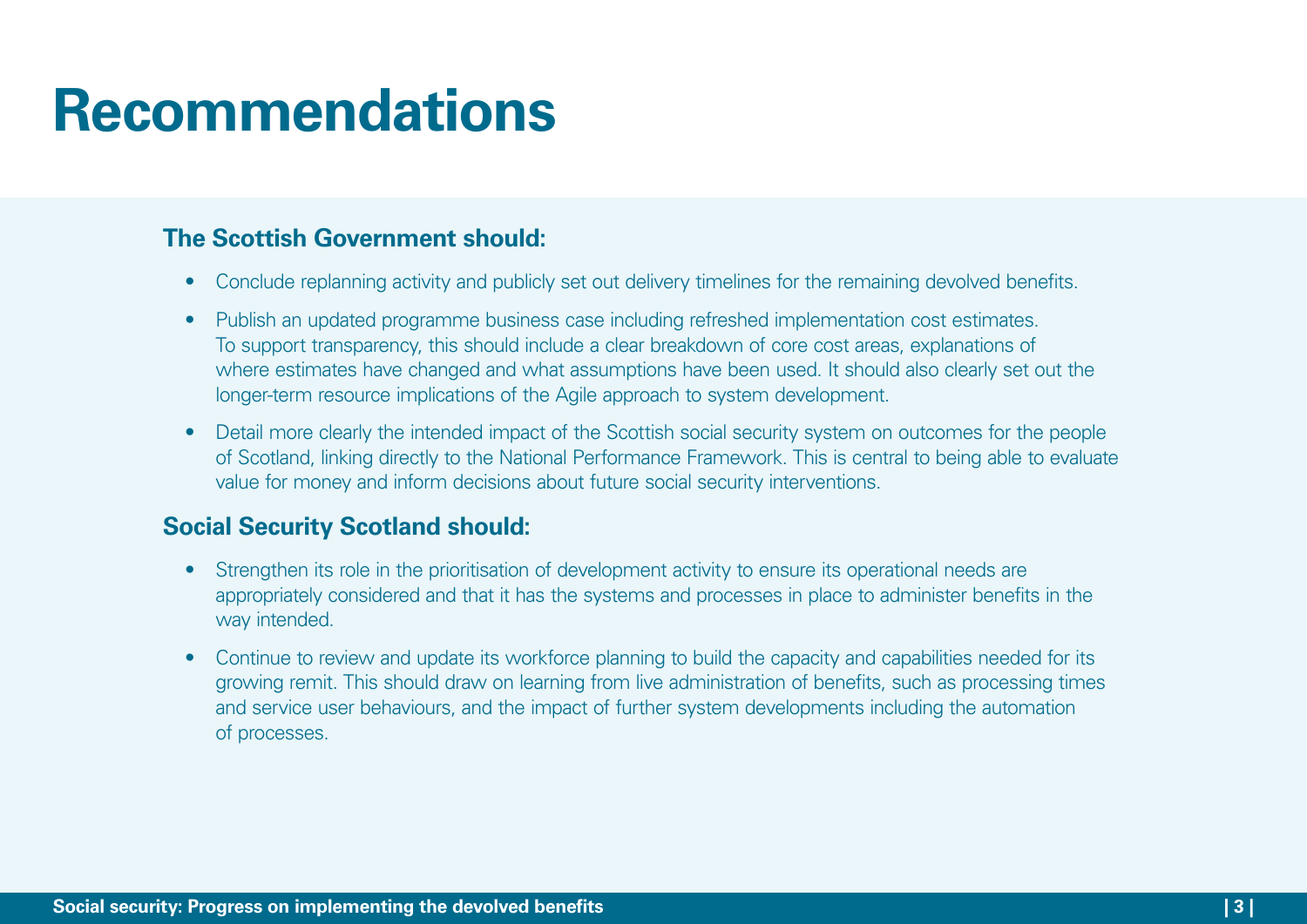# **Recommendations**

#### **The Scottish Government and Social Security Scotland should:**

- Plan for how they will measure the impact of the benefits being introduced, and how they will evaluate and report on progress against outcomes. In doing so they should ensure that suitable data gathering, and reporting processes are established.
- Use the learning from previous benefit launches to ensure that future delivery timelines include sufficient time for system testing ahead of launches. They should also agree periods of protected time for system development and improvement, to build stability and resilience in the digital infrastructure.
- Plan for how the significant investment in staffing for this programme of work, and the skills, knowledge and experience gained, can be best used to support areas of future service development. This should include robust approaches to support knowledge transfer from contractors to permanent staff.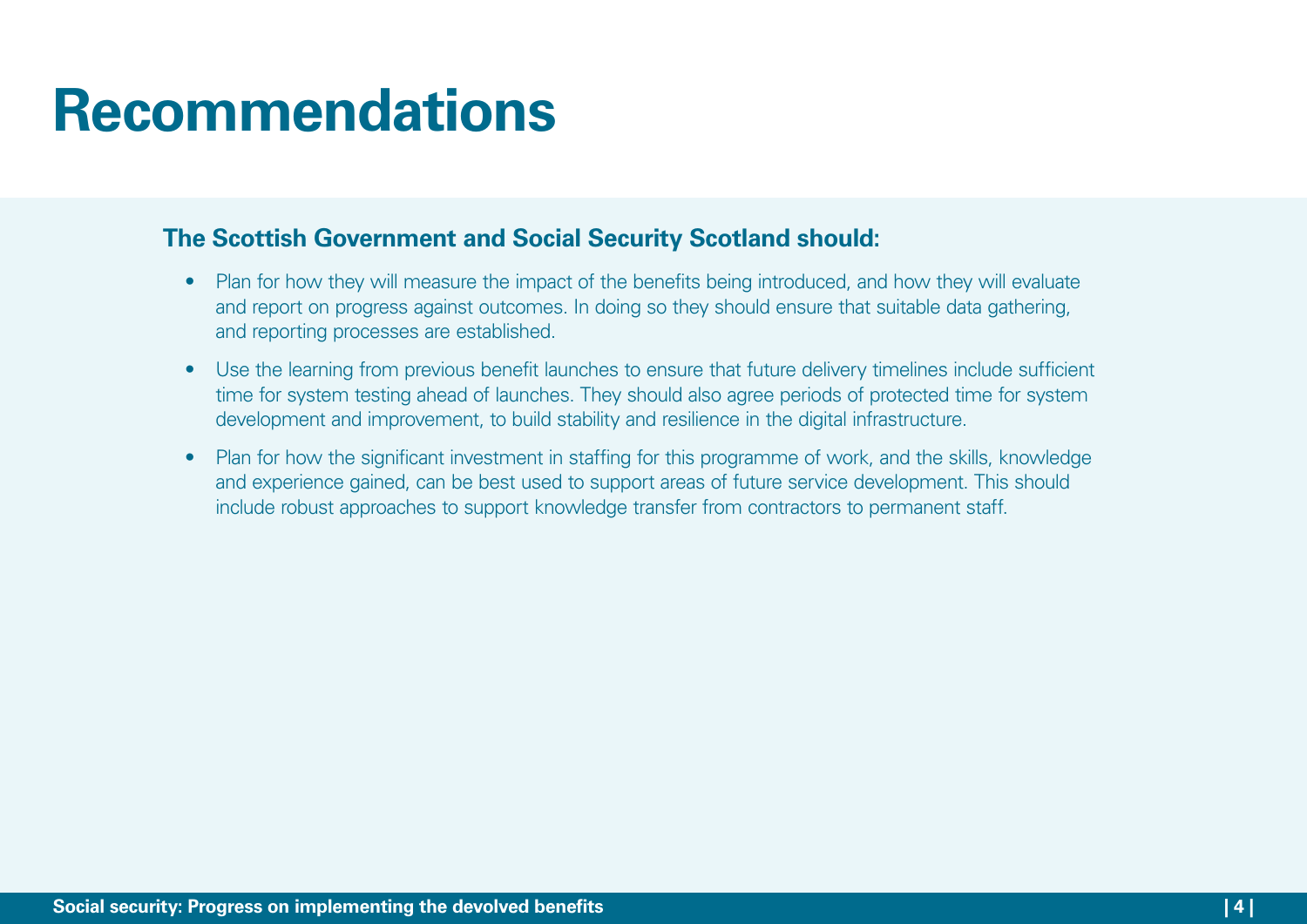# **Background**

**1.** The Scottish Government is in the process of implementing and delivering a range of social security benefits and powers, devolved to Scotland through the Scotland Act 2016. This is a complex programme of work which involves the design, delivery and operation of services which impact directly on people's lives. The benefits fall into two main categories: financial support for low-income households, and disability and carer-related benefits. The package of devolved powers enables the Scottish Parliament to introduce new benefits in these areas and to introduce mechanisms to top up reserved benefits (except for pensions).

**2.** The Scottish Government set up a social security implementation programme (the programme), within its social security directorate, to manage the implementation of the devolved benefits. The programme is responsible for designing and implementing the benefits and the supporting systems and processes needed to administer them. Social Security Scotland is an executive agency of the Scottish Government. It is responsible for administering the devolved benefits in Scotland. Social Security Scotland depends on the programme for most of the processes and digital systems it needs to administer benefits and operate in the way intended by the Scottish Government.

**3.** Legislative competency was devolved through the Scotland Act 2016, allowing the Scottish Government to establish necessary legislation for the Scottish benefits. To support a safe and secure transition, the Scottish and UK Governments agreed a phased approach to the devolution of executive competency, which transfers administrative responsibility and financial accountability of the benefits. This allowed the Scottish Government to take over responsibility as it built the necessary systems and processes. Executive competence for all the devolved benefits has now been transferred. Agency agreements are in place to allow the Department for Work and Pensions (DWP) to continue to deliver some benefits on the Scottish Government's behalf.

**4.** Our last performance audit report on the implementation programme was published in May 2019. We also report on Social Security Scotland through our annual audit process, with the most recent report in October 2021. All our reports can be found on our [website](https://www.audit-scotland.gov.uk/).

#### **About this report**

**5.** This report looks at the progress the Scottish Government has made on implementing the devolved benefits and how well placed it is to deliver the remaining benefits and a social security system which meets its wider policy aspirations. The audit assessed progress to the end of February 2022, while acknowledging there is substantial ongoing activity.

The audit team consisted of Pauline Gillen, Kirsty Ridd, Kirstin Scott, Kerry Macleod and Tracy Jones, with support from other colleagues and under the direction of Carole Grant, Audit Director.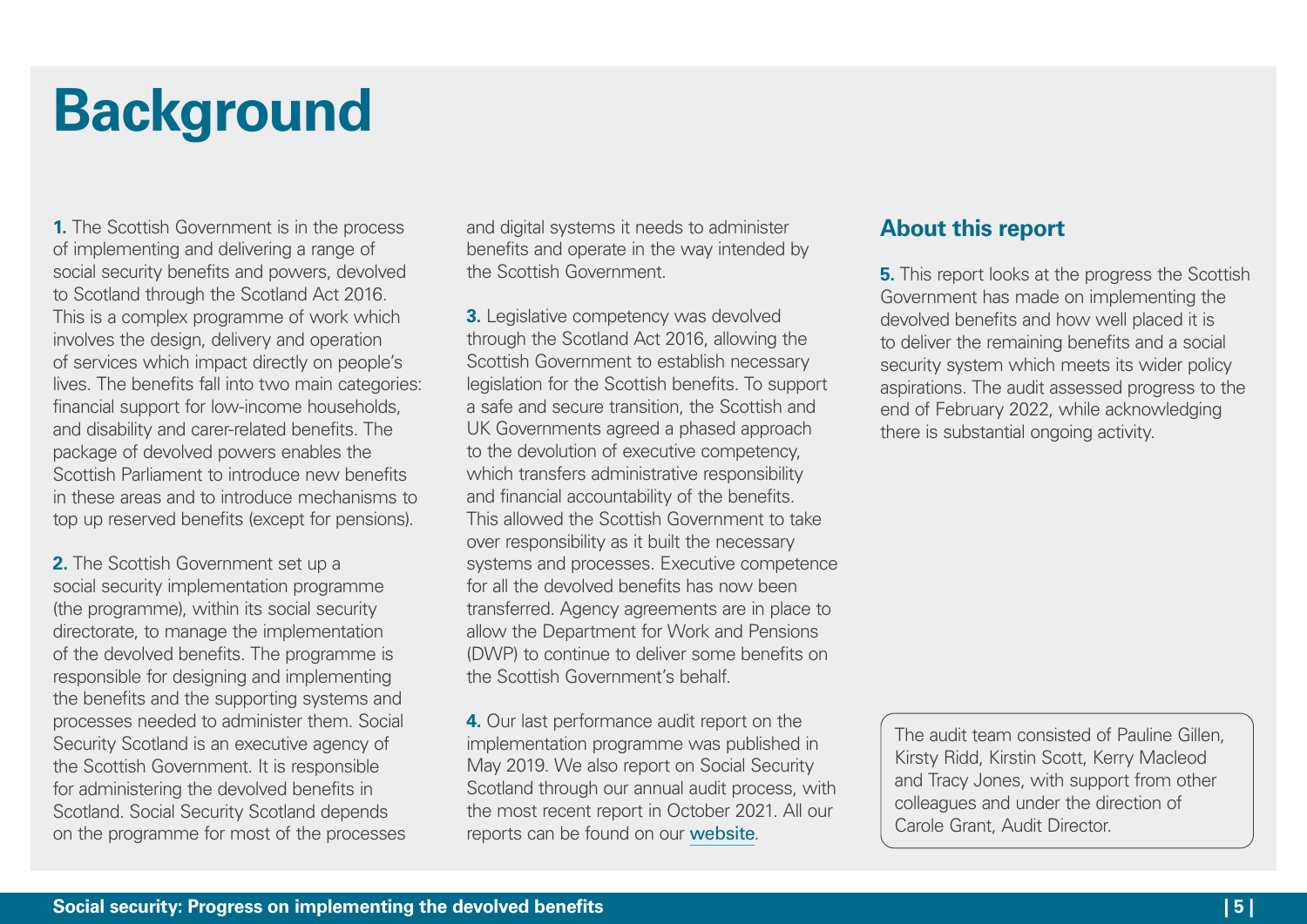# **The Scottish Government has implemented complex benefits under challenging circumstances**

#### **The Covid-19 pandemic has significantly affected the implementation of the devolved social security benefits and the wider policy context**

**6.** The Scottish Government's social security implementation programme (the programme) and Social Security Scotland have responded well to the challenges presented by the Covid‑19 pandemic. Both were able to adapt their ways of working quickly, including supporting the move to homeworking, while keeping a focus on staff wellbeing. There were substantial impacts on staff capacity, through sickness absence, the impact of caring responsibilities and the redeployment of staff to priority Covid-19 response areas. The impact of the pandemic on staff absence, home working and caring responsibilities continues to be felt in both the programme and Social Security Scotland.

**7.** The pandemic has significantly affected the delivery plans of the programme. The delivery timetable is being fully replanned in response to the pandemic. This is a substantial undertaking which has resulted in the prioritisation of some benefits and delays to others.

For some benefits, including the Scottish replacements for Attendance Allowance and Carer's Allowance, new delivery timelines have not yet been announced. [Exhibit 1 \(page 7\)](#page-6-0) sets out the current timeline for delivery.

**8.** Despite the challenges of the pandemic, complex new benefits – including Scottish Child Payment and Child Disability Payment – have been delivered. This is a significant achievement.

**9.** The Covid-19 pandemic has affected the wider policy context around social security. The pandemic has brought greater awareness and a sharper focus on inequalities and poverty. Social security can play a key role in helping to address poverty and mitigate its effects on people. In June 2021 the Scottish Government set out a 'national mission' to tackle poverty, in addition to its existing statutory child poverty reduction targets.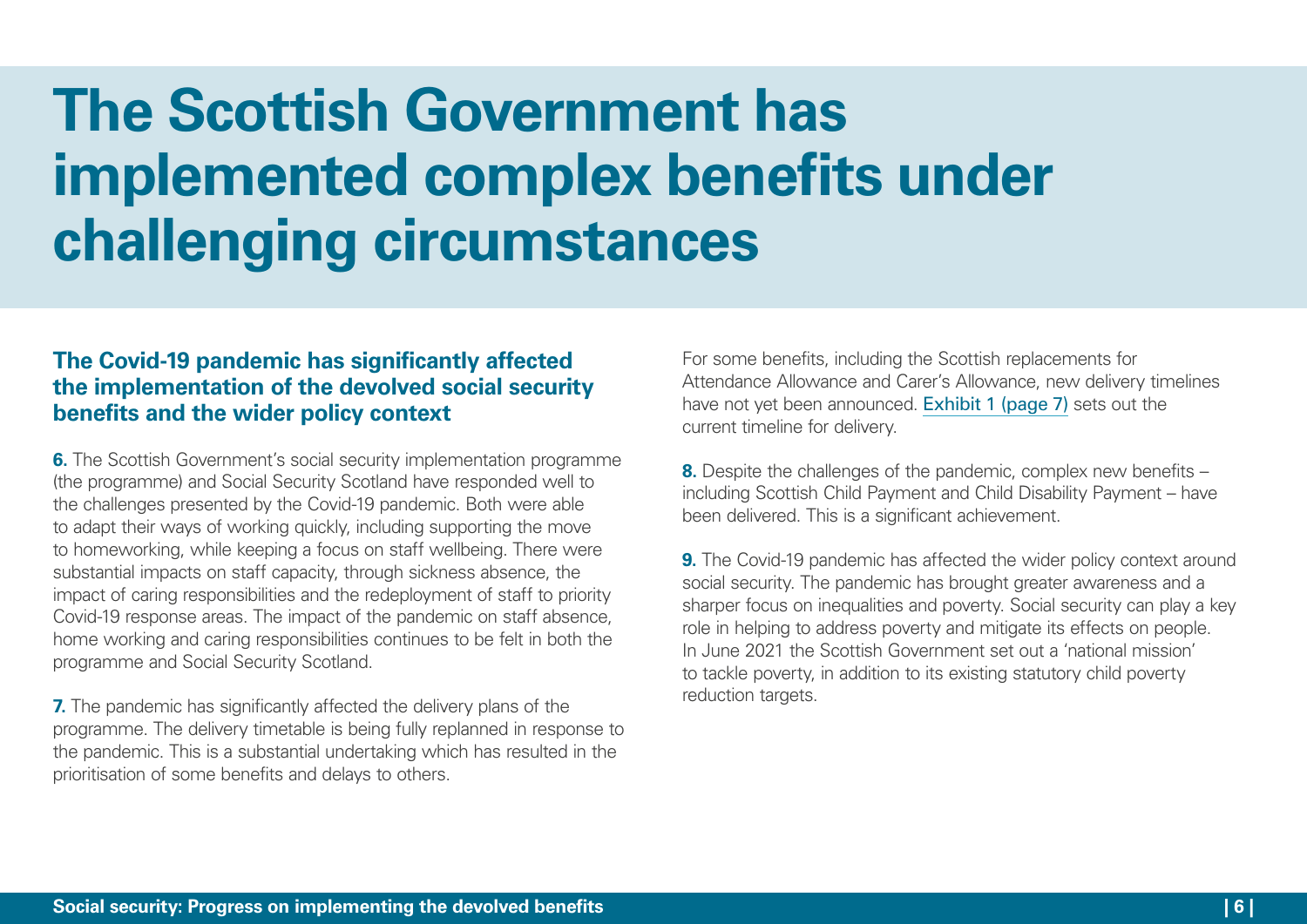### <span id="page-6-0"></span>**Exhibit 1. The timeline for delivering the devolved benefits**



Note: Executive competence for Severe Disablement Allowance was transferred to the Scottish Government in April 2020. This will still be administered by DWP. Scottish Child Payment (phase 1) opened for applications in November 2020, ahead of the benefit starting on 15 February 2021.

Source: Audit Scotland, using information from the Scottish Government

#### **Social security: Progress on implementing the devolved benefits | 7 |**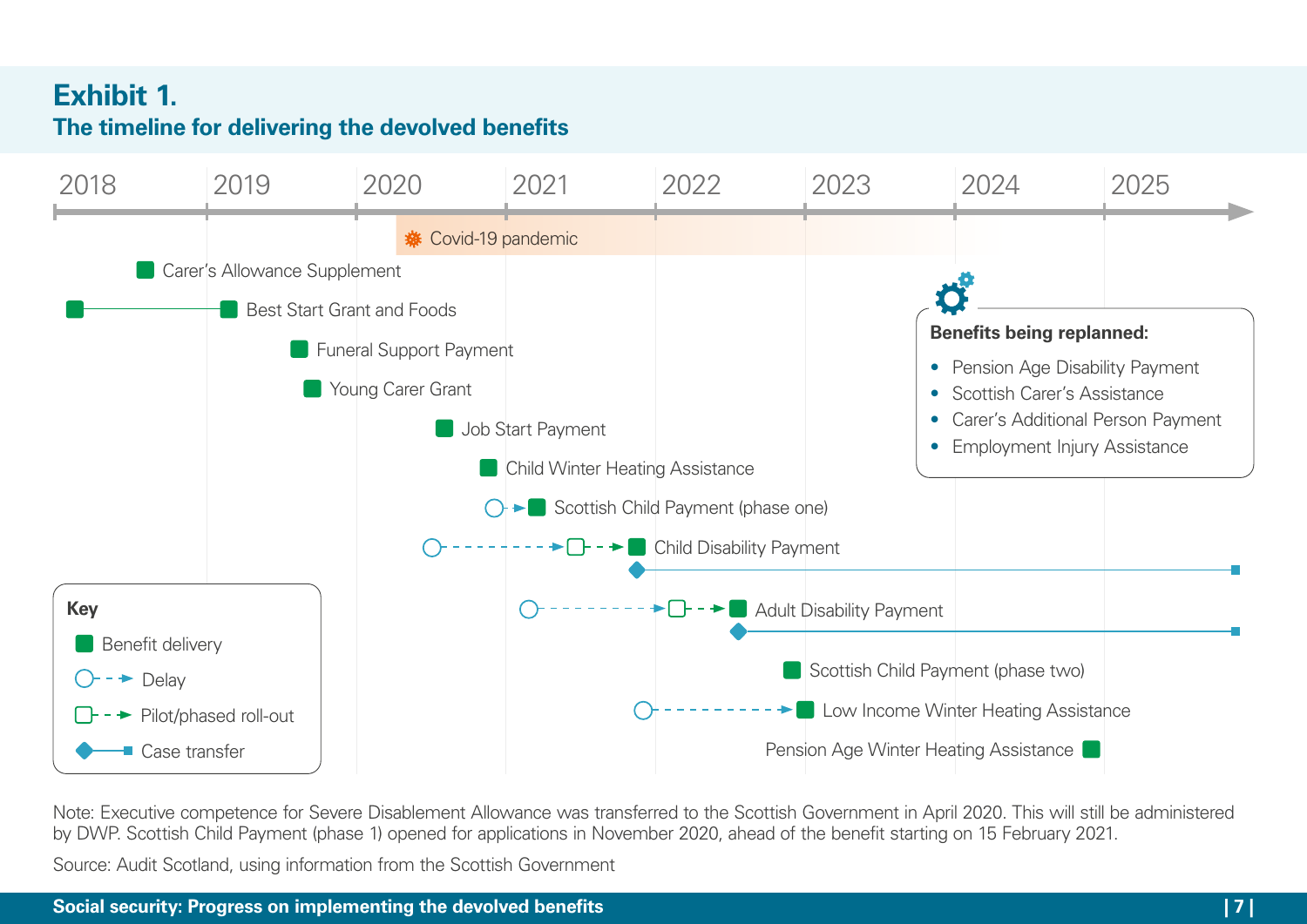#### **The Scottish Government has prioritised the delivery of the first phase of its new Scottish Child Payment to support low-income families**

The Scottish Fiscal Commission estimates that 107,000 children were in receipt of Scottish Child Payment for children under six during 2021–22, of an eligible 134,000.<sup>1</sup>

**10.** The Scottish Government announced its commitment to introducing a new Scottish benefit, **Scottish Child Payment**, in June 2019. It is implementing the benefit in two phases: first, payments for children under the age of six were made before the end of the Parliamentary term in March 2021; second, payments for children aged 6–15 will be made by the end of 2022. The Scottish Government initially planned to make first payments to families by Christmas 2020 but launch of the benefit was delayed slightly because of the pandemic.

**11.** Social Security Scotland opened the application process for households with children under the age of six in November 2020. This allowed the submission of applications over a three-month period before benefit payments were due to start. This extended initial application window was designed to allow Social Security Scotland to better plan for and manage the anticipated peak in applications at the start of the benefit launch. First payments were made from February 2021. The Scottish Government made a one-off payment in December 2020 to families in receipt of free school meals to mitigate, in part, the delay in launching Scottish Child Payment. It has also put in place a temporary bridging payment for households with school age children in receipt of free school meals. This will remain in place until the second phase of implementing Scottish Child Payment, at the end of 2022.



The business case for Scottish Child Payment for children under six sets out three key factors that are considered critical for its success:

It will help to reduce child poverty by at least three<br>percentage points when rolled out, ensuring that social security will make a substantial contribution to reducing poverty, while also being clear it cannot be the only solution.

2 It will help to reduce the depth of poverty and provide support to those who need it most, ensuring that people across the lower deciles of the income distribution are supported, rather than simply getting those closest to the poverty line over the threshold.

3 It will help to support a sustainable and lasting reduction in poverty for families with children, ensuring outcomes beyond redistribution and supporting people to access wider services and support.

<sup>1</sup> [Scotland's Economic and Fiscal Forecasts](https://www.fiscalcommission.scot/publications/scotlands-economic-and-fiscal-forecasts-december-2021/), Scottish Fiscal Commission, December 2021.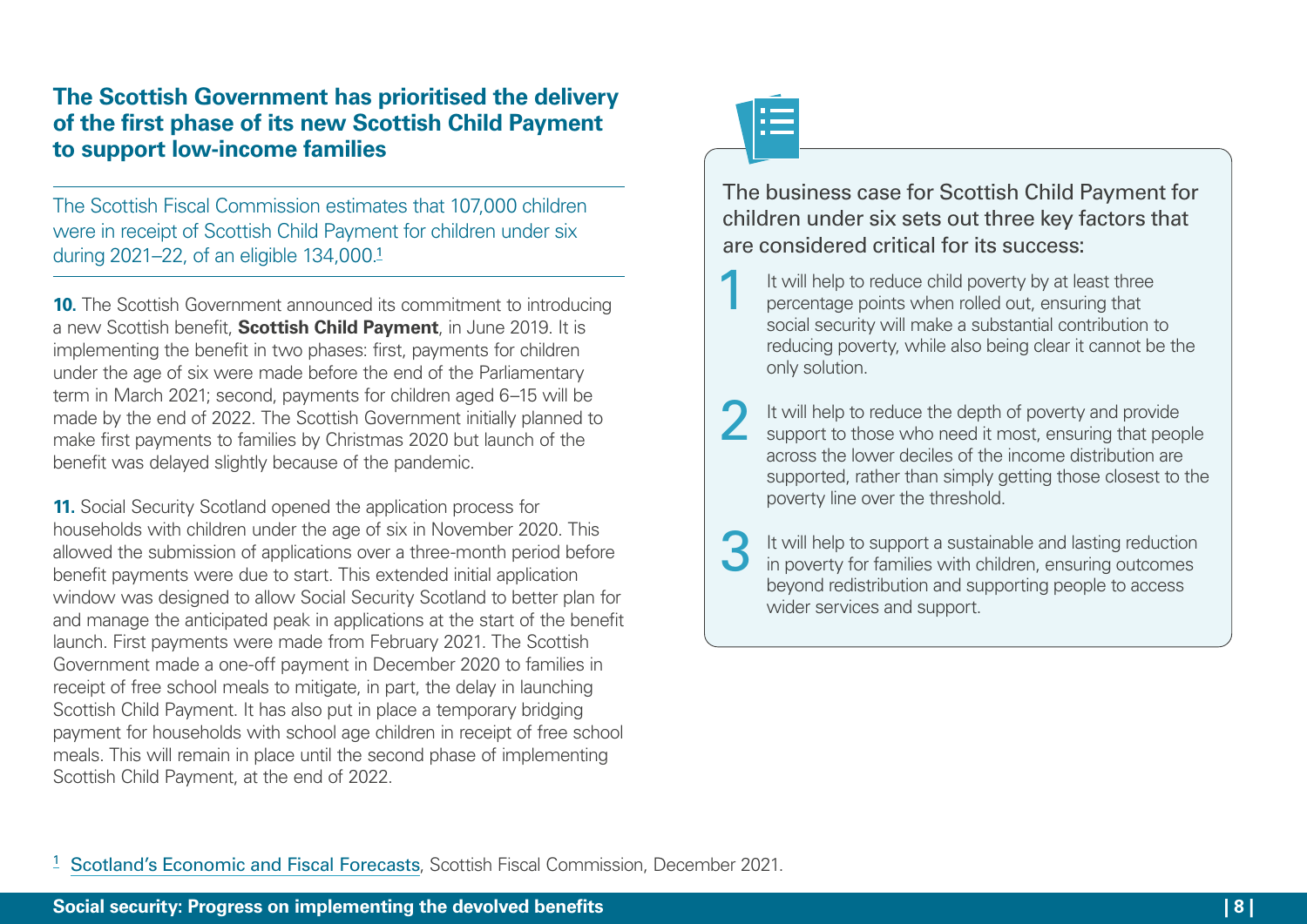**12.** The implementation of Scottish Child Payment for children under the age of six was achieved as anticipated and all aspects of systems and digital functionality that had been identified as required for the launch were delivered as planned. Achieving this was a substantial undertaking. Given the time pressures there was no capacity to deliver anything over and above the agreed core requirements. Additional improvements were made after the benefit launch, through ongoing continuous improvement work, for which there is a dedicated team. Prioritising delivery of the agreed scope is a reasonable approach for an Agile programme of this scale.

**13.** The Scottish Government established Scottish Child Payment to provide additional financial support to families on low incomes, to help with the costs of caring for a child and to support the aim of reducing child poverty in the longer term. It is too early to assess the impact of Scottish Child Payment, but the Scottish Government regards this as a central intervention in supporting its wider commitment to tackle child poverty and meet the statutory reduction targets set out in the Child Poverty (Scotland) Act 2017. The Scottish Government has commissioned research to inform its interim evaluation of Scottish Child Payment for children under the age of six. This work is due to be published in the summer of 2022. A wider review will take place once the benefit is fully rolled out.

#### **The first of the devolved disability benefits, Child Disability Payment, was successfully launched following delays caused by the pandemic**

Child Disability Payment replaces Disability Living Allowance for children in Scotland. It is intended to support disabled children and young people by providing financial assistance to help meet the additional costs associated with their care and mobility needs.

**14.** The Scottish Government launched **Child Disability Payment** in July 2021, a year later than originally planned because of the Covid-19 pandemic and prioritisation of the launch of Scottish Child Payment. The aim of the pilot was to test the core systems and gather feedback from clients for future improvements. It ran in three local authority areas – Dundee City, Perth and Kinross, and Na h-Eileanan an Iar – covering urban, rural, and remote rural settings. National roll-out started in November 2021.

**15.** The programme used the pause in activity owing to the Covid-19 pandemic to increase the system functionality for Child Disability Payment. Although this enhanced the administration of the benefit, the programme found it challenging to track the multiple requests for changes from teams and implement them before the revised launch date. New processes have been put in place to stop change requests four weeks in advance of a launch, recognising that the pilot and national roll-out were both very pressured and relied heavily on the dedication of staff. This will also provide more dedicated time for quality assurance activities.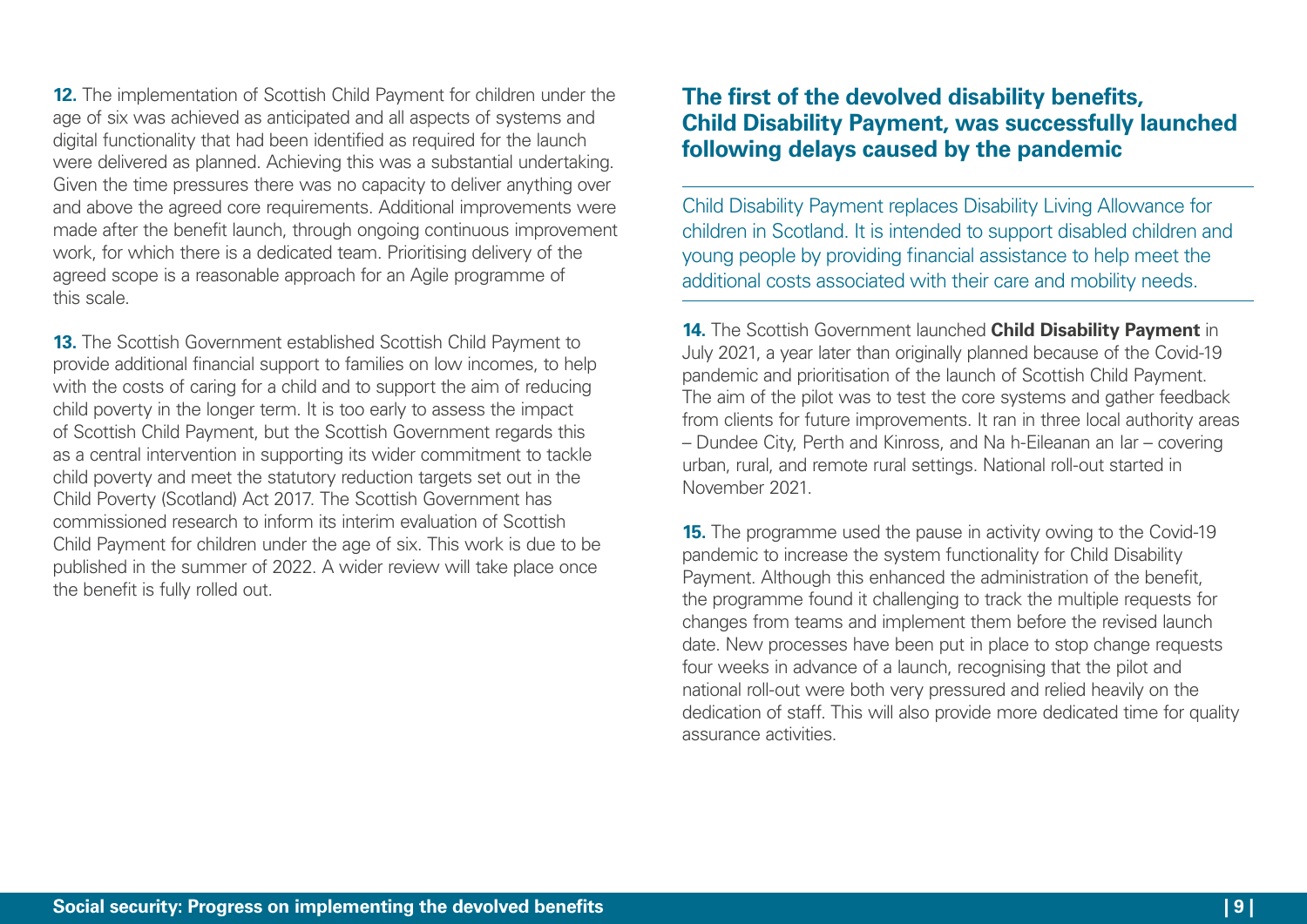**16.** The pilot provided limited opportunities to test some aspects of the benefit including change of circumstances, Short-term Assistance, appeals and re-determinations. Reflecting the Agile approach to delivery, Social Security Scotland did not launch fully developed systems to deal with all aspects of benefit administration, and some aspects were not fully automated, namely identity verification, notifications and real-time management information. Management information had to be prepared manually by Social Security Scotland staff during the pilot as the data collection system was still being developed. It is important that the programme and Social Security Scotland learn from this experience and design the system and approaches to data collection to support future performance reporting.

**17.** The Scottish Government is making changes to how disability benefits are administered [\(Exhibit 3, page 16\)](#page-15-0). An individual can challenge a decision made by Social Security Scotland on their application for a benefit by requesting a re-determination. Social Security Scotland will look again at an application and decide whether the decision was right. Following the re-determination, if the client is still unhappy or if it has taken longer than allowed, the individual will have a right to appeal to the Social Security Chamber of the First-tier Tribunal for Scotland. Short-term Assistance is a new temporary payment which can be claimed by a Scottish client while a disability benefit is being challenged. Child Winter Heating Assistance is a new Scottish benefit for families with disabled children in receipt of the highest rate of the care component of Child Disability Payment. It is intended to help with winter heating costs and was launched as planned in November 2020. Eligibility was based on existing awards of Disability Living Allowance for children and Personal Independence Payments.

Case transfer refers to the movement of clients from DWP systems to Social Security Scotland and is needed when there is to be a direct Scottish replacement for an existing UK benefit. There will be no break in entitlement or payment for case transfers. In agreeing the approach to case transfer, the Scottish Government and the DWP made a clear commitment to a safe and secure process, recognising the risk to people's financial support if this is not achieved. Social Security Scotland can vary the rate of cases being transferred in response to operational demands and resource availability. The current ambition is to transfer all cases by 2025.

**18.** Transferring payments for around 47,000 existing clients alongside the launch of new benefits adds an extra layer of complexity and risk to delivery. The **case transfer process** started in October 2021 for Child Disability Payment. Terminally ill children and those aged 15 and a half to 18 years old were prioritised as a result of changes in eligibility (removal of the six-month time limit for terminally ill and the increase in eligibility from age 16 to 18). Some initial applications for Child Disability Payment came from people already receiving Disability Living Allowance for children, so the Scottish Government made public messaging about case transfer clearer. It also learned lessons about client behaviour and used this to inform planning for the national roll-out of both Child Disability Payment and Adult Disability Payment.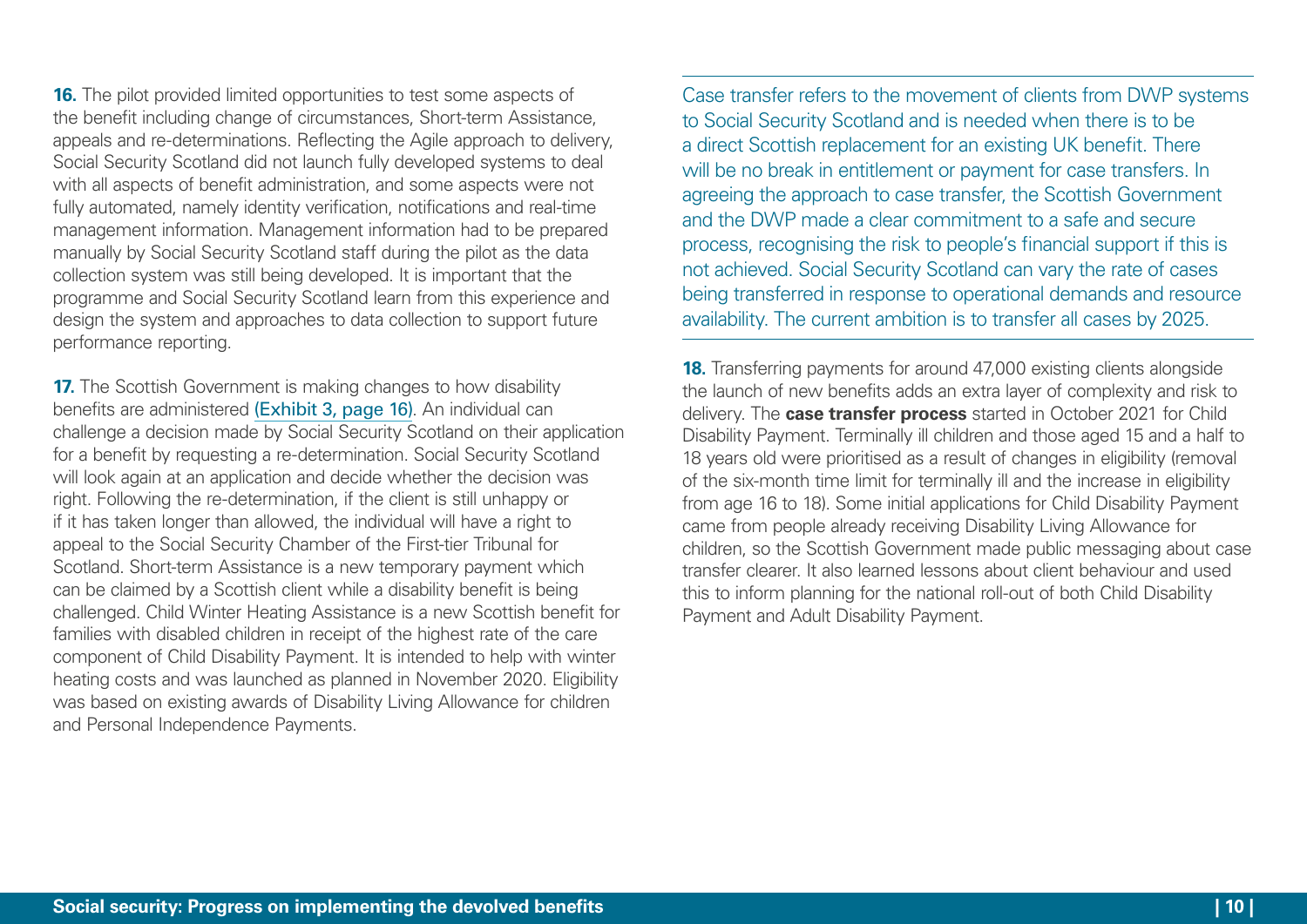**19.** The programme and Social Security Scotland have a positive culture of learning lessons. A dedicated team has been established by the programme and it ran tailored sessions with staff from across the programme, Social Security Scotland, and Chief Digital Office following the pilot to gather feedback and implement change. Learning following the pilot and national roll-out has been valued by the staff involved and used to inform the launch of future benefits. Based on this learning the programme has made several improvements, including agreeing earlier in the process the final list of systems and functions that are to be delivered as part of a launch, and more clearly defining roles and responsibilities across the teams. Review activity carried out by the Scottish Government's Digital Assurance Office identified that it would be beneficial to pause to embed learning before moving on to the next phase of delivery.

#### **The Scottish Government has introduced significant new approaches to the social security system in Scotland**

**20.** New aspects of the devolved social security system include **local delivery**, advocacy, and multiple channels for accepting applications. Local delivery services were launched as part of the Child Disability Payment pilot. Because of the pandemic, the approach to this service had to be rethought and the NHS Near Me platform was adopted to enable the use of video appointments.

The local delivery service will provide face-to-face support to people applying for Scottish benefits at a time and place that suits them. People will be able to meet client advisers in their local community or at their home. The service will be available in every local authority area.

**21. Independent advocacy** was made a legal right for disabled people under Section 10 of the Social Security (Scotland) Act 2018. The Scottish Government launched this service in June 2021, helping to make social security support accessible and fair for disabled people. The Scottish Government awarded VoiceAbility a four-year contract worth £20.4 million to provide advocacy services. [VoiceAbility](https://www.voiceability.org/) is a UK-based charity which has committed to improving long-term employment prospects through the creation of 100 new jobs and recruiting 75 per cent of its staff from long-term unemployed or economically inactive candidates.

An independent advocate will help clients to have their voices heard, express their views, and feel understood. Advocates will not give advice, speak for you if you're able to do so yourself, unless you ask them to, or give their own views or opinions.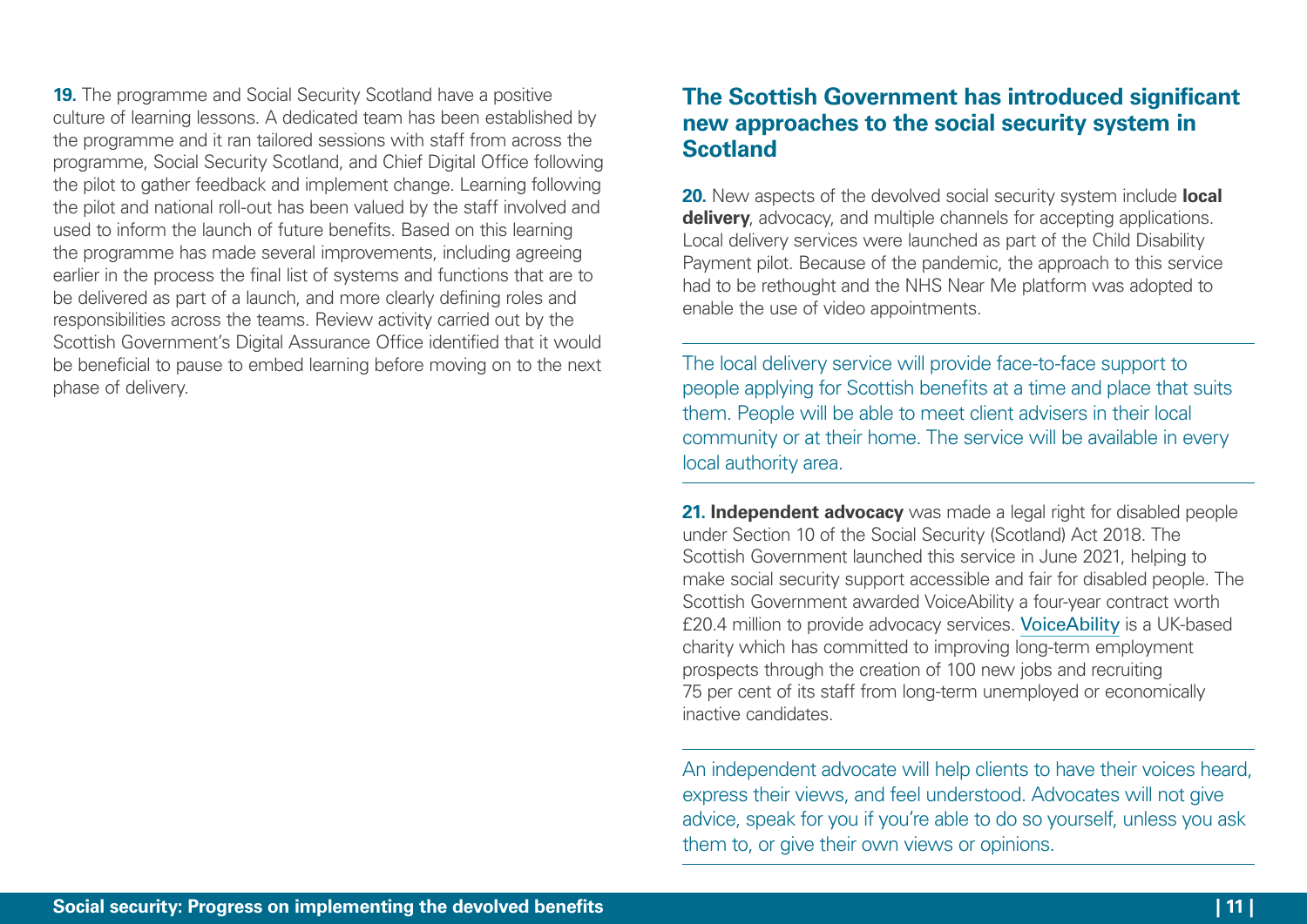**22.** The launch of Child Disability Payment saw Social Security Scotland begin accepting applications through multiple channels: telephone, online, post and in person through the local delivery service. Over 80 per cent of Child Disability Payment clients chose to apply online, an option not available for the benefit it replaces. Social Security Scotland has used client feedback during the pilot to identify improvements to the application process, including the need to clarify requests for supporting information at the time of completing an application.

**23.** The design and delivery of the devolved social security benefits and the Scottish social security system continues to be driven by the principles of dignity, fairness and respect for those using the system. The programme continues to learn from existing benefit recipients through user experience panels and engagement with targeted client groups to inform its design decisions.

**24.** Social Security Scotland has an Insights and Analysis team that gathers the views of clients and partner organisations. It has also established an insights research programme to gather feedback from people who have applied for benefits or contacted Social Security Scotland through its helpline. The feedback gathered to date shows that people are positive about their experiences of engaging with Social Security Scotland and indicates that staff follow the principles of dignity, fairness, and respect. From this feedback, Social Security Scotland also recognises that it should provide more frequent updates to clients throughout the application process, and it plans to deal with this in future improvement activity.

#### The [Social Security Scotland Client Survey](https://www.socialsecurity.gov.scot/reporting/publications/client-survey-2018-2021)  [2018–2021](https://www.socialsecurity.gov.scot/reporting/publications/client-survey-2018-2021) found:

- respondents made positive comments about the ease, accuracy, or timing of payments
- eighty nine per cent felt they had a good choice of communication channels
- ninety four per cent agreed they were treated with kindness.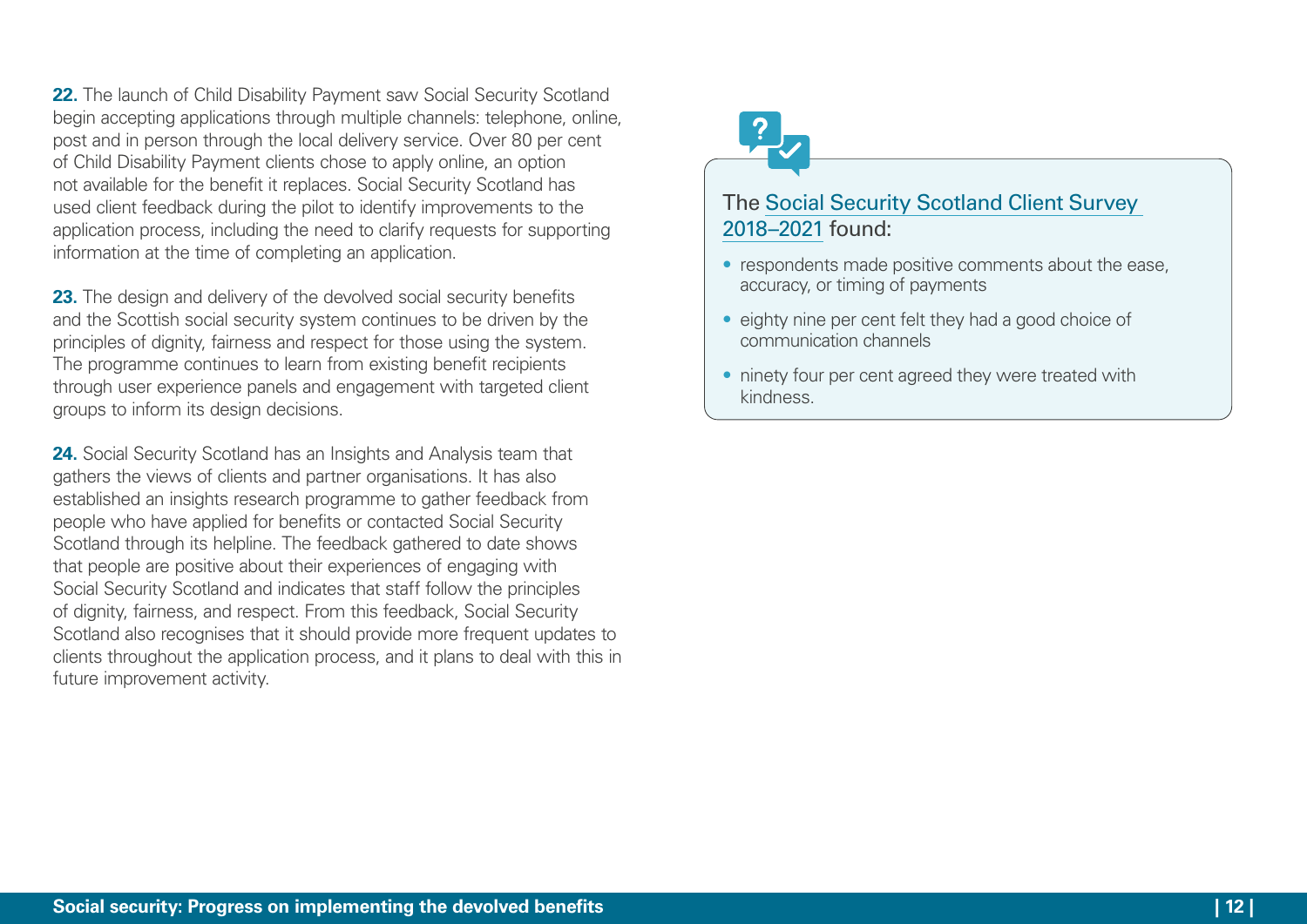# **The Scottish Government is well placed for the next stages of implementation but a lot remains to be done**

#### **Delivery to date has been a significant achievement but a lot remains to be done to fully implement and embed the devolved benefits**

**25.** The Scottish Government has made significant progress on its programme of implementation. Low-income benefits, Young Carer Grant, Job Start Payment, the first phase of Scottish Child Payment, Child Disability Payment and Child Winter Heating Assistance are all now being administered by Social Security Scotland.

**26.** There is still a lot to be done to implement the remaining devolved benefits and embed the Scottish social security system. [Exhibit 1 \(page 7\)](#page-6-0) outlines the delivery timeline. The next phase of implementation involves national delivery of Adult Disability Payment and the extension of Scottish Child Payment, both of which are challenging, high-volume benefits. The scale of activity undertaken by Social Security Scotland will increase greatly over the next few years [\(Exhibit 2, page 14\)](#page-13-0). And there are longer-term system developments which need to be addressed as it moves towards a steady state position.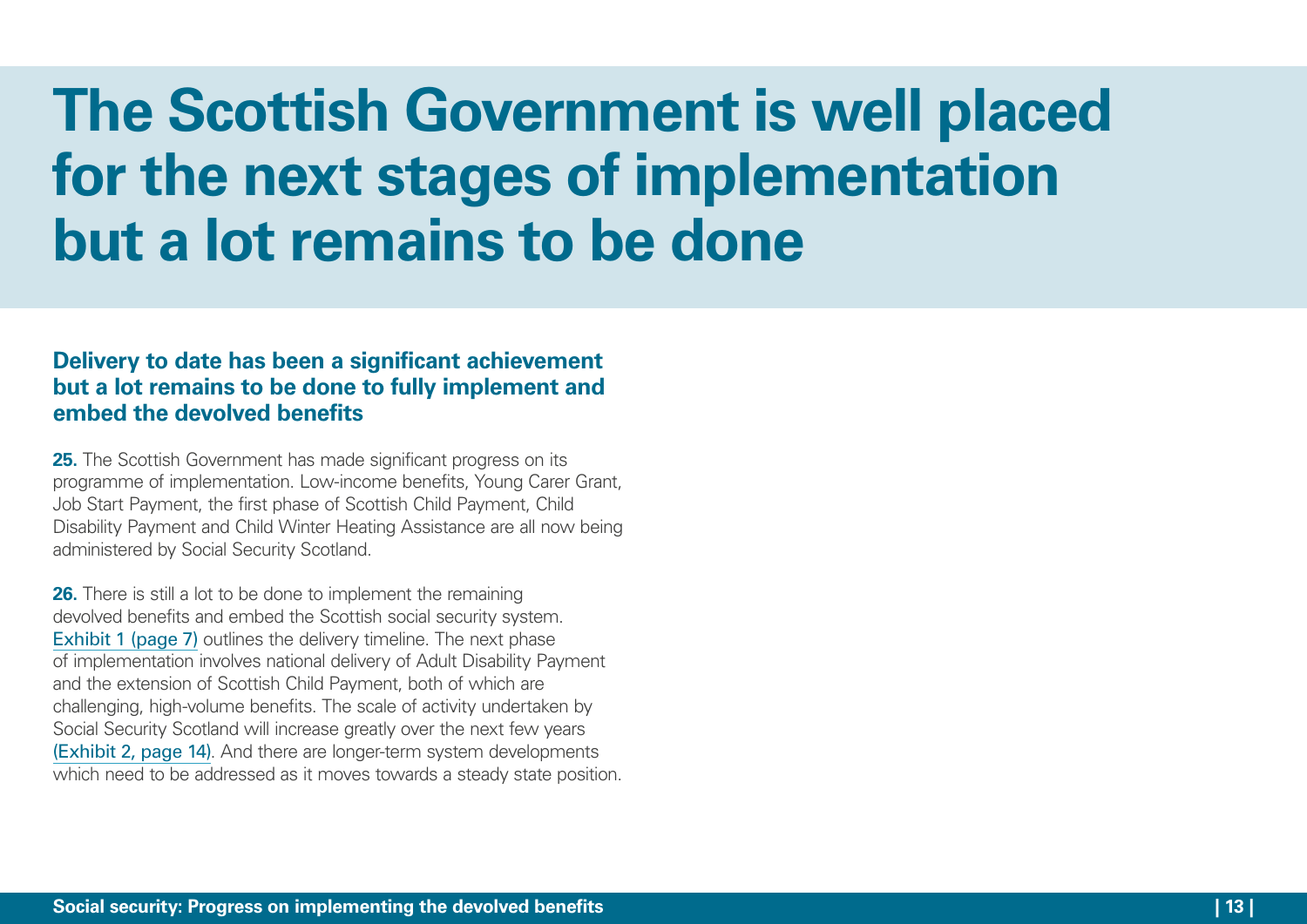# <span id="page-13-0"></span>**Exhibit 2.**

**The scale of activity undertaken by Social Security Scotland will increase hugely over the next few years**

# **Staff**



In **December 2021**, Social Security Scotland had around 1,800 full-time equivalent staff





In **2022/23**, 19% of devolved social security expenditure will be directly administered by Social Security Scotland, with the remainder administered by the DWP on its behalf

By **2025/26**, it is estimated that Social Security Scotland will be directly administering 73% of devolved social security expenditure<sup>1</sup>

Caseload



In **2022/23**, the Adult Disability Payment caseload is forecast to be 20,000



By **2026/27**, the Adult Disability Payment caseload is forecast to increase to 475,000

Note 1: The Scottish Fiscal Commission forecasts are based on confirmed policy at the time of publication, as such it expects that this percentage will increase in future forecasts when policy is set for the Scottish Government's replacement payments for Carer's Allowance, Attendance Allowance, Industrial Injuries Disablement Scheme, and Winter Fuel Payments.

Source: Audit Scotland, using data from Scottish Fiscal Commission and Social Security Scotland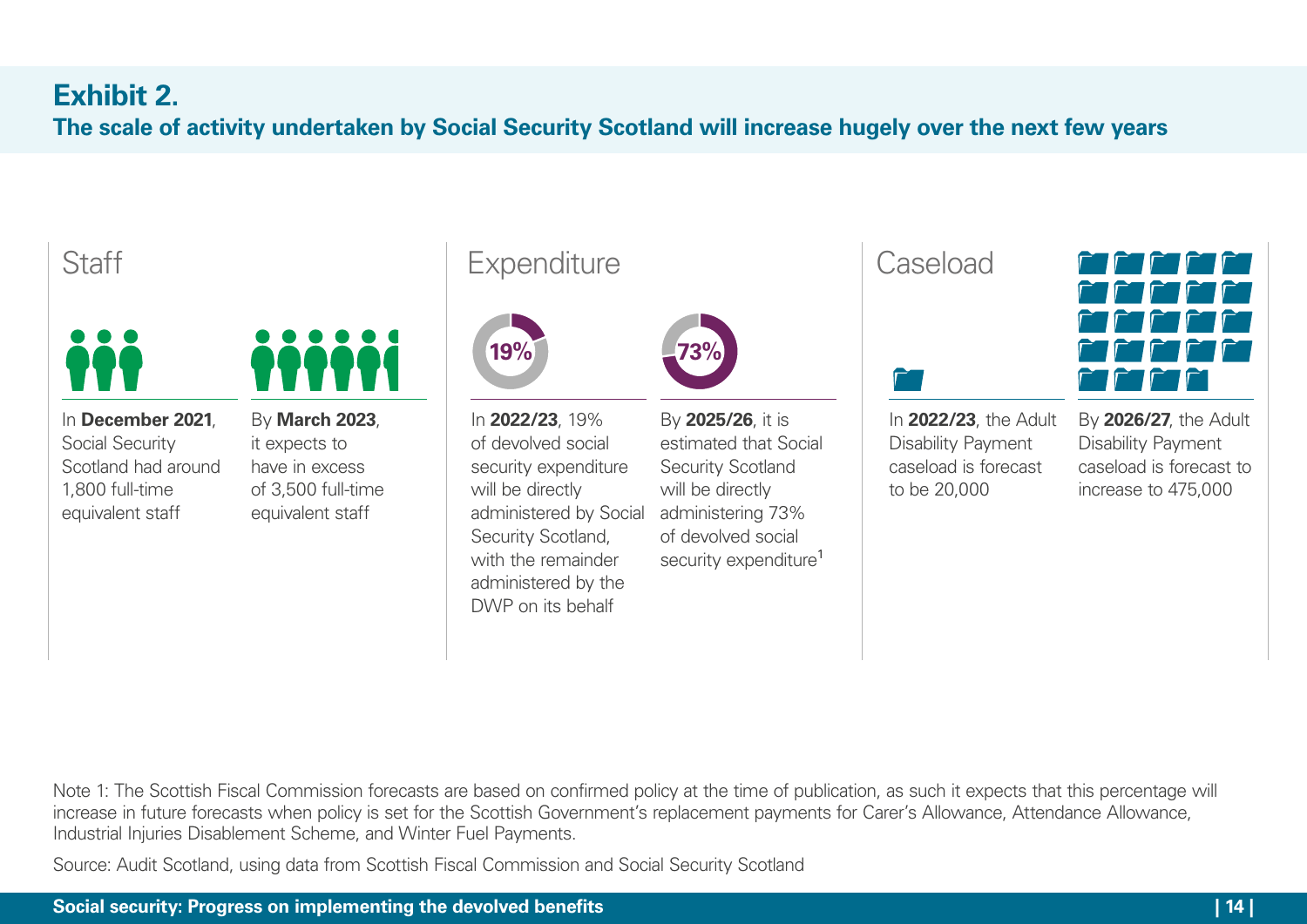#### **The Scottish Government is well prepared for delivering Adult Disability Payment and recognises the scale of the challenge**

**27. Adult Disability Payment** will be one of the most challenging and complex benefits for the Scottish Government to implement. This is a benefit with a high caseload, and which involves making complex eligibility determinations which may change over time. The planned delivery of Adult Disability Payment was delayed in response to the Covid-19 pandemic. The Scottish Government had previously planned to launch Adult Disability Payment for new Scottish applications in early 2021. This was revised to a phased roll-out in spring 2022 followed by a national roll-out in summer 2022. The phased roll-out of Adult Disability Payment is for new Scottish applications only.

Adult Disability Payment replaces Personal Independence Payment and Disability Living Allowance for people of working age in Scotland. It is intended to support people with disabilities or longterm health conditions, by providing financial assistance to help meet the additional costs associated with care and mobility needs.

**28.** The phased roll-out of Adult Disability Payment began on 21 March 2022. Based on the experience of implementing Child Disability Payment, the launch of Adult Disability Payment was changed to a phased roll-out rather than a pilot approach. This allows the roll-out to be more flexible and responsive to learning and case volumes. The same local authority areas were chosen for the first phase of roll-out as were used for Child Disability Payment pilot, providing a mix of rural and urban areas. The national roll-out of the benefit is due to take place in August 2022.

**29.** Scottish recipients of **Personal Independence Payment** and **Disability Living Allowance** will be transferred to the Adult Disability Payment system, administered by Social Security Scotland once national roll-out has started. In their approach to case transfer the Scottish Government and DWP have prioritised the safe and secure transfer of cases, recognising the risk to people's financial support if this is not achieved. Case transfers are planned to be completed in 2025.

There are over 300,000 recipients of Personal Independence Payment and around 40,000 recipients of working-age Disability Living Allowance in Scotland whose cases will need to be transferred to Social Security Scotland.

**30.** For case transfers triggered by a scheduled Personal Independence Payment review, the client will be notified by Social Security Scotland in advance of their review date that they are to be transferred to Adult Disability Payment. On transfer, awards will be made based on their existing Personal Independence Payment decision and a new light touch review date will be set by Social Security Scotland. This approach has been adopted to ensure the commitment to safe and secure transfer is met.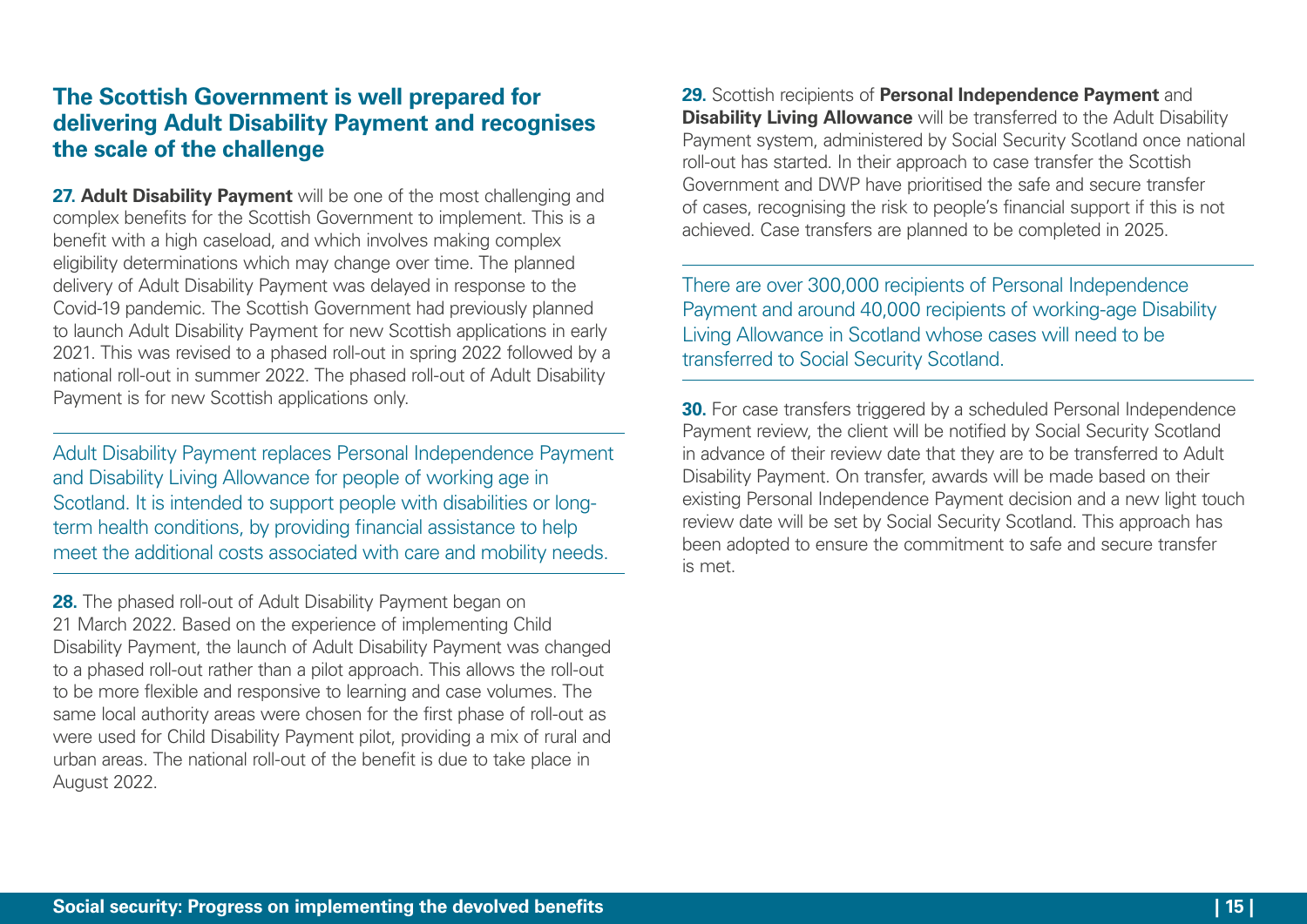### <span id="page-15-0"></span>**Exhibit 3. The Scottish Government is changing how disability benefits will be administered in Scotland**

#### **Personal Independence Payment (PIP) and Disability Living Allowance for Children**

#### Application process

- apply via telephone or post
- paper application with questions based on descriptors (PIP only)

### Decision process

- supporting information supplied by applicant
- assessment undertaken

#### Awards

- end date or review date pending
- Disability Living Allowance for Children ends at 16 years old

### Disputing a decision

• can request a reconsideration and appeal.



### Application process

- apply online, face to face, telephone or by post
- application form with questions based on descriptors (ADP only)
- application form includes pictures and prompts (ADP only)

### Decision process

- no change to entitlement criteria
- supporting information supplied by client and/or gathered by Social Security Scotland staff
- in cases where there is no other way to obtain information, a consultation will be required
- no consultations for Child Disability Payment

# Awards

- light touch review date
- Child Disability Payment usually ends at 18 years old

## Disputing a decision

- can request a re-determination and appeal
- non-repayable Short-term Assistance may be paid while a decision is being considered.

Source: Audit Scotland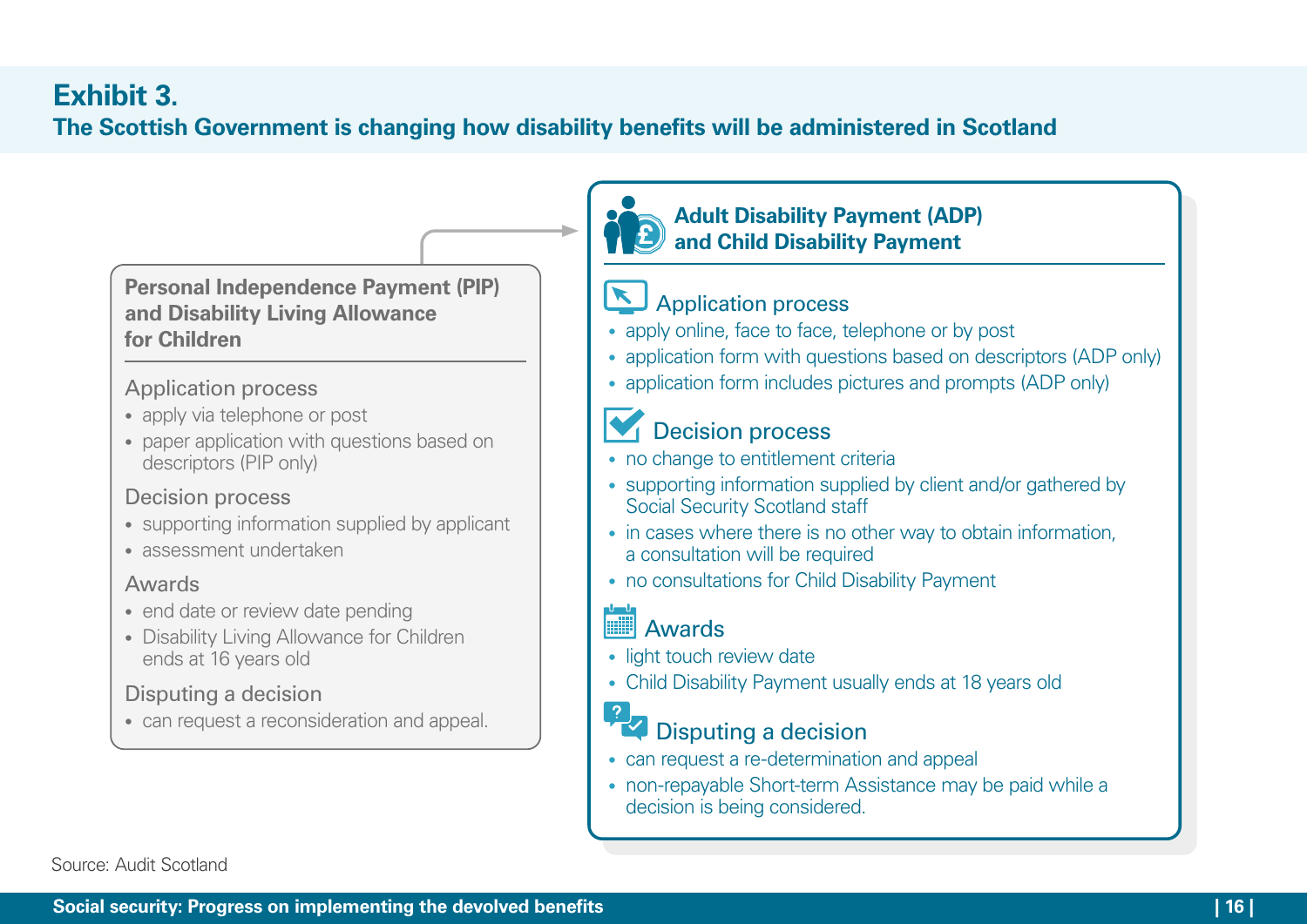**31.** It is difficult for Social Security Scotland to have certainty about the numbers and mix of staff it will need to administer Adult Disability Payment. This is due to the complexity of the benefit, the ongoing design and development work which will affect operational processes, and uncertainties in client behaviour. There are a lot of unknowns in relation to case volumes for new applications and how long it will take in practice to administer cases at each stage of the process. Social Security Scotland has carried out modelling to plan for the staff numbers and skills mix required under different scenarios and acknowledges it will need to adapt staffing levels. The resource implications of how Adult Disability Payment is administered will only become clear once it is fully rolled out with case transfers under way.

**32.** To ensure the commitment to safe and secure delivery is met, the criteria for entitlement to Adult Disability Payment will remain the same as Personal Independence Payment. This is important to ensure clients continue to receive access to benefits and top-up payments, such as the disability element of Universal Credit, which are reserved to the UK Government. The Scottish Government has introduced changes to some aspects of how Adult Disability Payment is administered compared to the benefit it replaces [\(Exhibit 3, page 16\)](#page-15-0). The Scottish Government has committed to a review of Adult Disability Payment in 2023. It is not anticipated that any changes to the eligibility criteria will be made until all cases have been transferred and are administered by Social Security Scotland.

#### **The Scottish Government is preparing well for the extension of Scottish Child Payment**

**33.** The programme is preparing well for the extension of Scottish Child Payment for children aged 6–15, but meeting the timescales set will be very challenging. Many aspects of the existing structures and processes in place for phase one of Scottish Child Payment will support the extension of the benefit. There has been extensive engagement between the programme and the DWP to resolve a crucial aspect of digital infrastructure, necessary for allowing relevant data for the extension of the benefit to be shared with Social Security Scotland.

**34.** A solution to enable the relevant data to be shared has now been agreed. This approach carries significant risks though, as it means the planned timescales for extending Scottish Child Payment by the end of 2022 are critically dependent on the DWP successfully building and testing a new digital system within a tight timescale. While development of the DWP system is ongoing, the programme must base its own development activity on design plans that it will not be able to fully test until late in the process.

**35.** The programme is clearly aware of this risk and is focused on managing it, and there are appropriate arrangements in place to escalate concerns if needed. The programme and the DWP have weekly meetings to monitor progress and ensure that plans are on track for delivery, alongside monthly senior level check-ins and agreed routes to consult at ministerial level if required.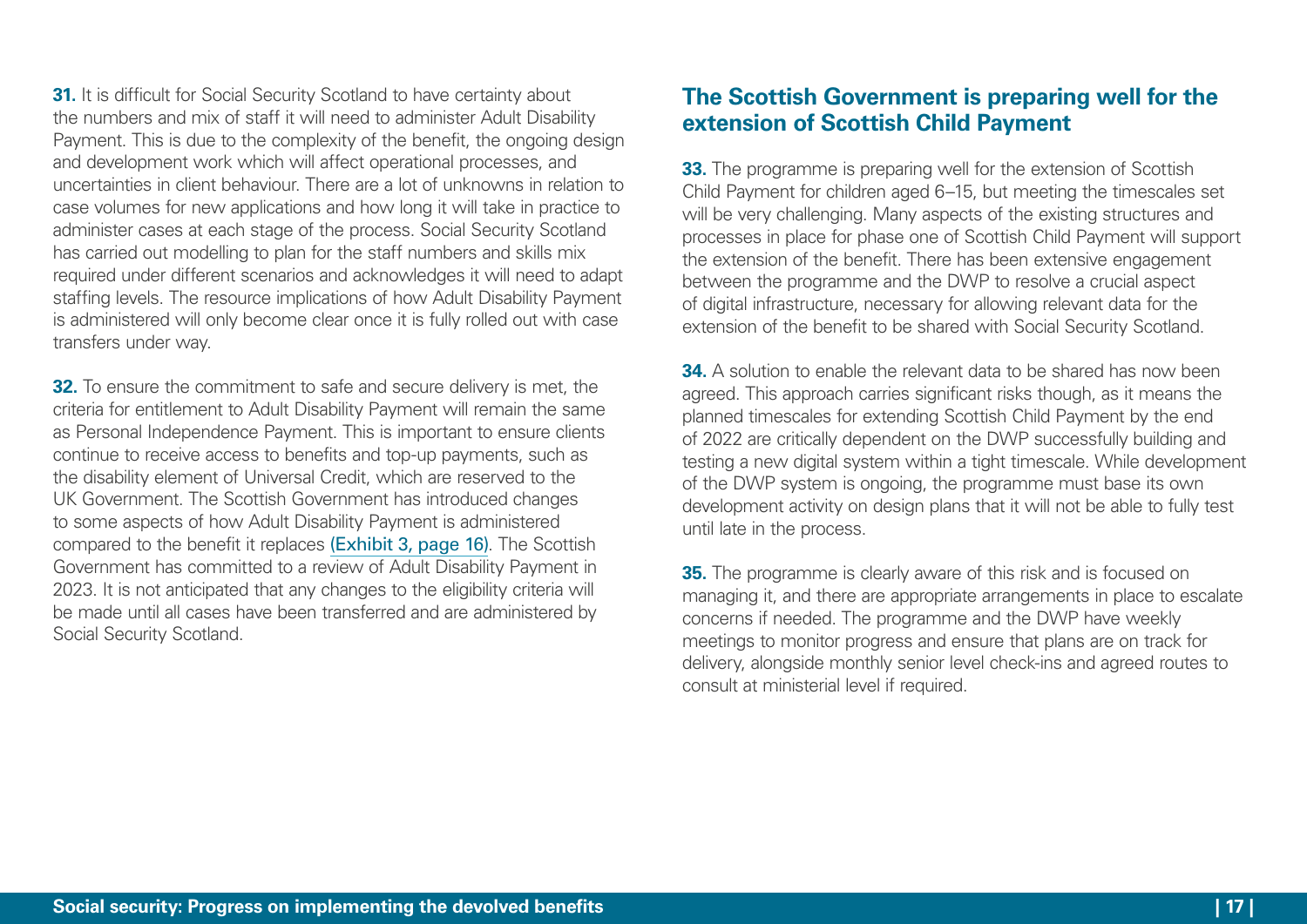**36.** The programme and Social Security Scotland continue to show a commitment to learning. A series of lessons-learned sessions were held to review the launch of Scottish Child Payment for children under six. Formal learning was documented and actions were agreed on to highlight successes, create improvements, and resolve issues raised. A common area identified for improvement was the need to plan and protect suitable time for system testing prior to launches. This can be difficult within tight delivery timescales, but it is important to ensure that systems are operating as expected and guidance for operational staff is as accurate and complete as possible. There are examples of development cut-off dates now being set ahead of launches, after which no further changes to systems will be made, to help address this learning point.

**37.** There is evidence of this learning informing plans for the extension of Scottish Child Payment. For example, the extended application window used for phase one created additional risks because testing carried out before the application window became invalid, as system changes were still being made after this point in preparation for the launch of payments. The extended application window also led to misunderstanding among clients, which resulted in some duplicate applications, despite Social Security Scotland's public messaging about the process. This approach will not be repeated for the extension of Scottish Child Payment for children under 16.

**38.** Social Security Scotland has been working to determine the staffing levels and skills required for the extension of Scottish Child Payment. A range of complex factors feed into its modelling of staffing requirements. For example, resourcing needs are largely driven by the design of systems, caseload forecasts and a dependency on the delivery of digital interfaces with data providers including Her Majesty's Revenue and Customs and DWP to enable the automation of Scottish Child Payment application processing. These factors will determine

the degree of manual processing needed for Scottish Child Payment applications and will therefore impact on resourcing. Staffing needs are, therefore, uncertain. Modelling is ongoing to establish and refine potential ranges and to evaluate the impact of design decisions on workforce requirements. Social Security Scotland acknowledges that it will need to adapt its workforce to respond effectively to any changes in its modelling assumptions.

**39.** In response to the increased focus on child poverty during the pandemic and significant lobbying by stakeholder groups, the Scottish Government announced that it would double Scottish Child Payment to £20 per week per child from April 2022. The Scottish Government recognised that owing to the pandemic and wider pressures on household incomes, a higher-value payment would be required to better support the original ambitions for Scottish Child Payment and its child poverty reduction targets. In its latest [Tackling Child Poverty Delivery](https://www.gov.scot/publications/best-start-bright-futures-tackling-child-poverty-delivery-plan-2022-26/documents/)  [Plan \(2022–2026\)](https://www.gov.scot/publications/best-start-bright-futures-tackling-child-poverty-delivery-plan-2022-26/documents/), the Scottish Government has committed to further increasing the value of the benefit, to £25 per week per child by the end of 2022. These changes will not affect programme implementation costs or require any substantial additional design or development work.

**40.** The caseload for Scottish Child Payment is expected to increase by over 200,000 children from late 2022, following the expansion of the benefit to children aged 6–15. The total caseload for Scottish Child Payment is forecast to reach 333,000 children in 2023/24.<sup>2</sup>

<sup>2</sup> [Scotland's Economic and Fiscal Forecasts](https://www.fiscalcommission.scot/publications/scotlands-economic-and-fiscal-forecasts-december-2021/), Scottish Fiscal Commission, December 2021.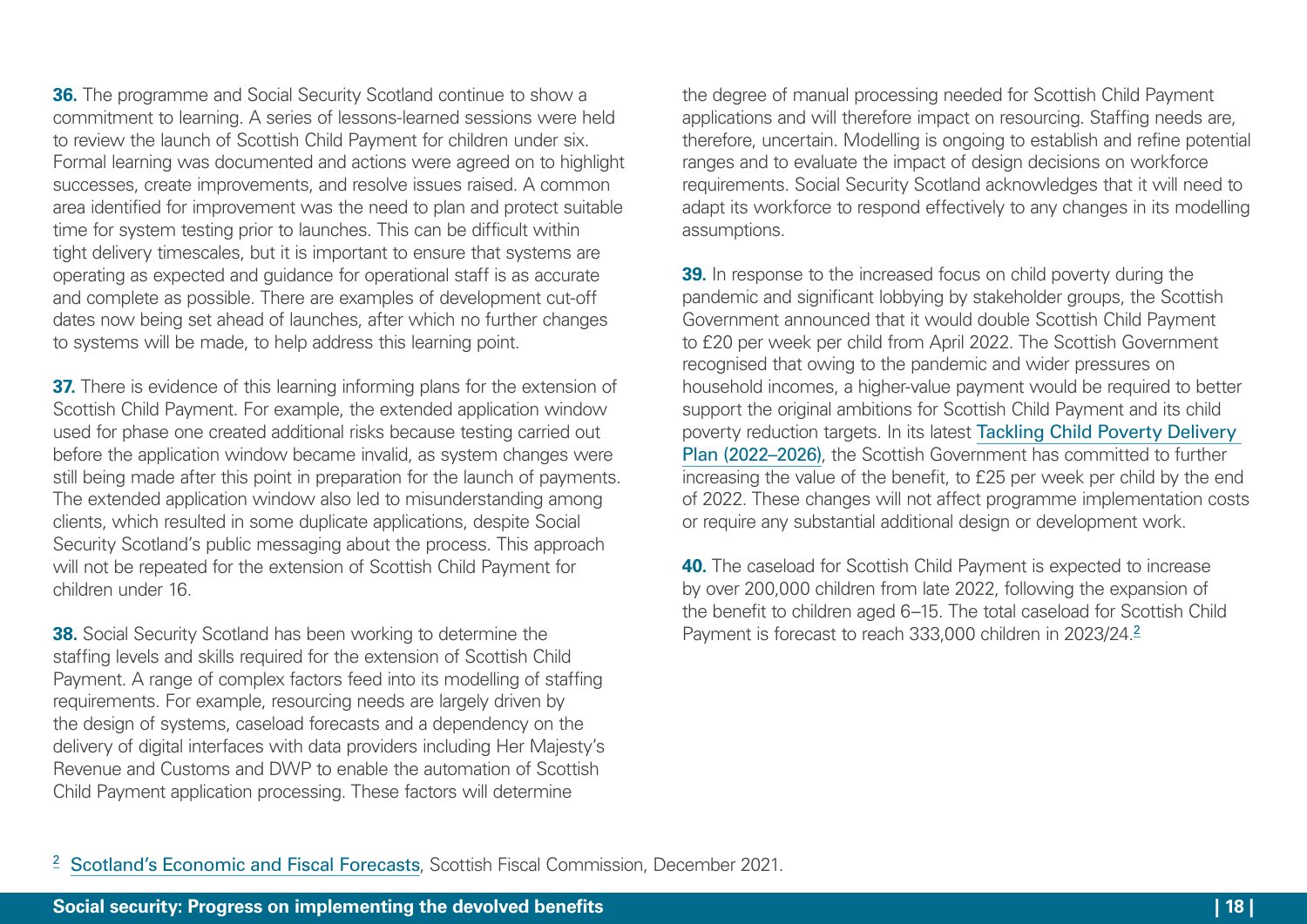Modelling carried out by stakeholders, including the Institute for Public Policy Research and Scottish Parliament Information Centre, shows that the policy decision to double Scottish Child Payment could reduce child poverty by between two and five percentage points, once the benefit has been fully extended to include all children under 16.3

Modelling suggests that this is equivalent to lifting between 20,000 and 50,000 children out of poverty.

#### **The Agile approach to systems development will require long-term resources and investment**

**41.** The Agile approach to implementing the social security powers is being well managed by the programme. Systems, processes and staff expertise have been established to support the scale and complexity of development activity. The Agile approach is supporting fast-paced delivery, with real-time learning and improvement. But by its nature it creates a legacy of further system development needs.

**42.** The fast pace of Agile development is achieved by focusing on the core 'must-have' system functionality identified to allow a benefit to be launched in an acceptable way. This means that not all systems or features identified during the design phase will be developed as part of a benefit launch, instead being held aside for future development. Short-term solutions may be used to support the pace of delivery, which then need to be revisited in the longer term. There has been a deliberate focus on the systems and functions which matter most for service-user experience, with trade-offs more often affecting internal operational needs. The range and scale of future development needs is also added to once benefits are launched and systems become live, as system improvements and defects are identified [\(Exhibit 4, page 20\)](#page-19-0).

<sup>&</sup>lt;sup>3</sup> Based on a range of modelling from: The Institute for Public Policy Research, Poverty & Inequality Commission, Joseph Rowntree Foundation, Fraser of Allander Institute and SPICe.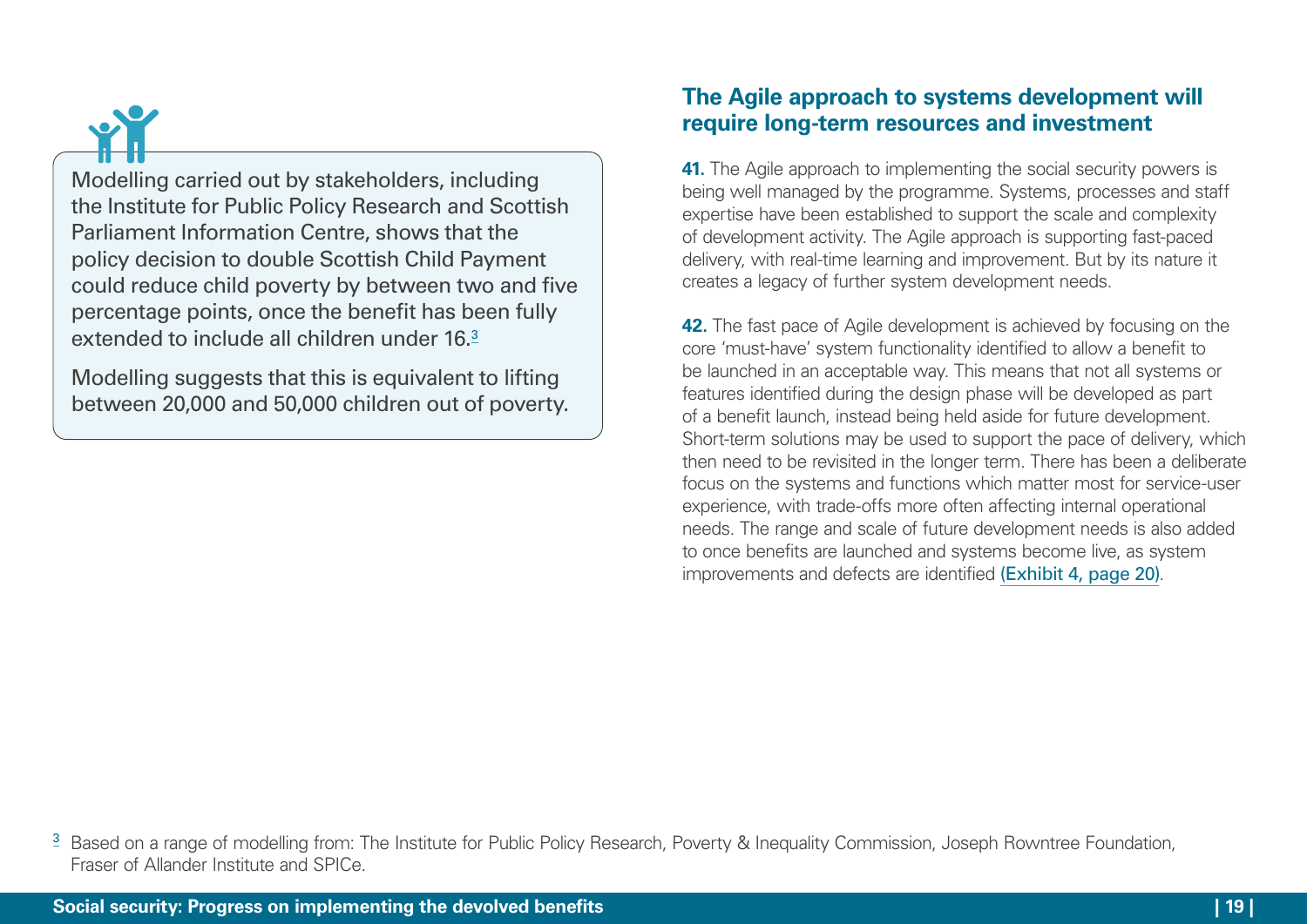### <span id="page-19-0"></span>**Exhibit 4.**

**Agile delivery involves ongoing identification and prioritisation of development needs**



Source: Audit Scotland

**Social security: Progress on implementing the devolved benefits | 20 |**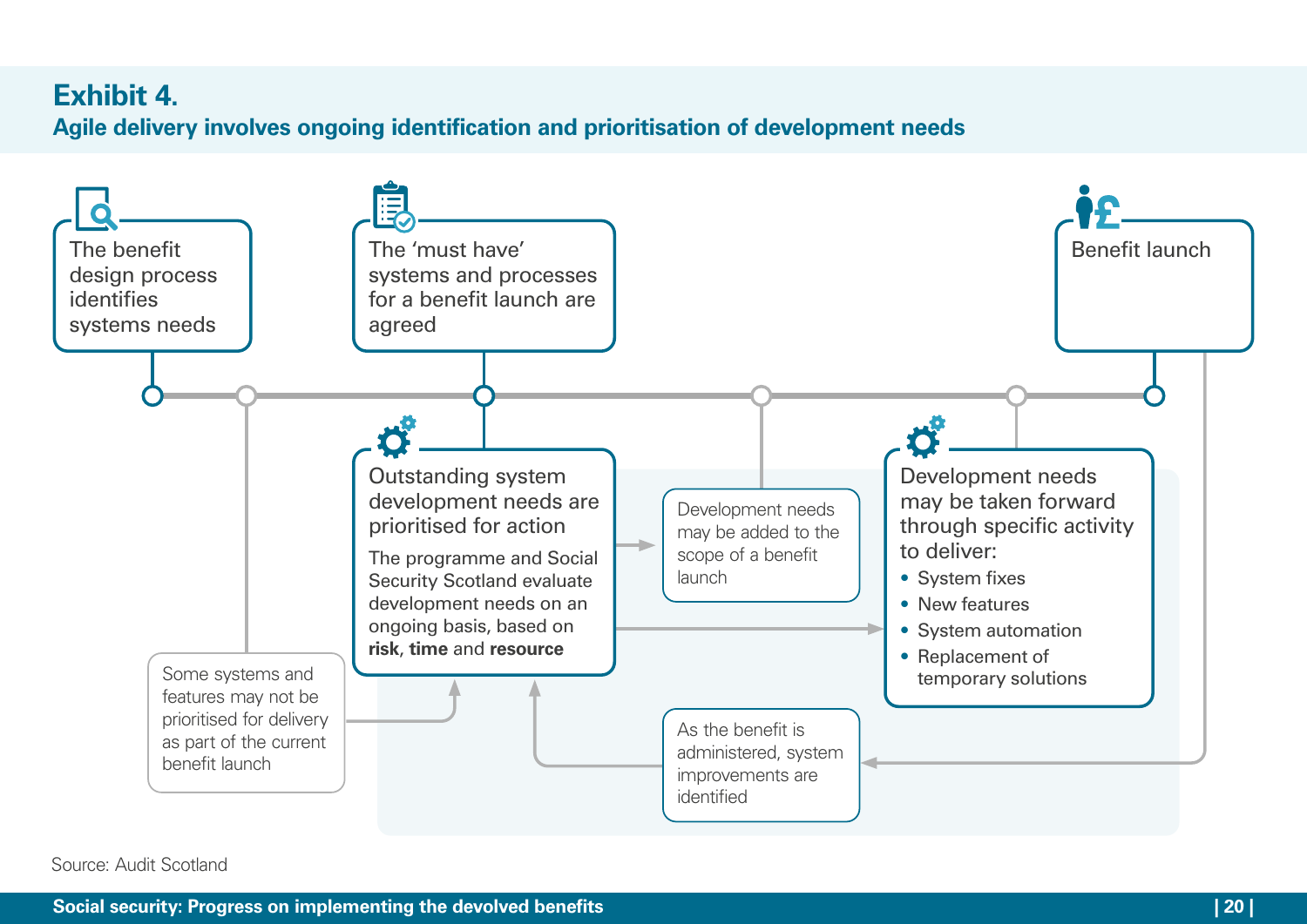**43.** Agile delivery involves the ongoing identification and prioritisation of system development needs. The programme and Social Security Scotland have strengthened their processes and approaches for managing this aspect of the Agile approach and a shared understanding of the implications of the approach is developing. There is joint decision-making on what aspects of systems and digital solutions are included in the scope of a benefit launch and processes have been established to control and agree changes. Approaches are being established for prioritising the outstanding areas of development needs. These processes have previously been driven mainly by the programme but as Social Security Scotland becomes more established and gains operational learning it is becoming better placed to understand and articulate its needs. It is important that it continues to strengthen its voice in this process.

**44.** The prioritisation of outstanding development needs is shaped by time, resource and risk considerations. Within both the programme and Social Security Scotland, dedicated teams are being established to provide additional staff to address outstanding areas of system and digital development. The move of the Chief Digital Officer's team from the programme into Social Security Scotland has increased its capacity for this activity.

**45.** The ability to address outstanding development activity is constrained by the available time between benefit launches. The focus of development activity to date has understandably been on supporting benefit launches. Given the pace of delivery, finding protected time to improve and enhance systems between these large-scale launches has been challenging. This activity is important for ensuring system stability and resilience and supporting the efficient and effective operation of Social Security Scotland.

**46.** It is difficult to quantify the development activity which will be required, both in terms of the time and investment needed to address it. It is likely that the need for development activity will last longer than the current expected lifespan of the implementation programme. Not all identified development options, whether system improvements or new features, will be delivered. Decisions will need to be taken about the costs and benefits of doing so. The Scottish Government will need to weigh up the investment needed for these against other priorities, such as delivering the proposed National Care Service.

**47.** When Social Security Scotland was established in 2018, the Scottish Government agreed the short-term use of the DWP's payment platform to allow it to make benefit payments, as no suitable system existed in Scotland. The initial agreement covered the period to spring 2023 and the Scottish Government has now negotiated an extension of this through to autumn 2024. This is a critical aspect of Social Security Scotland's digital infrastructure, and a long-term solution will need to be put in place to provide suitable payments functionality for Social Security Scotland beyond this point.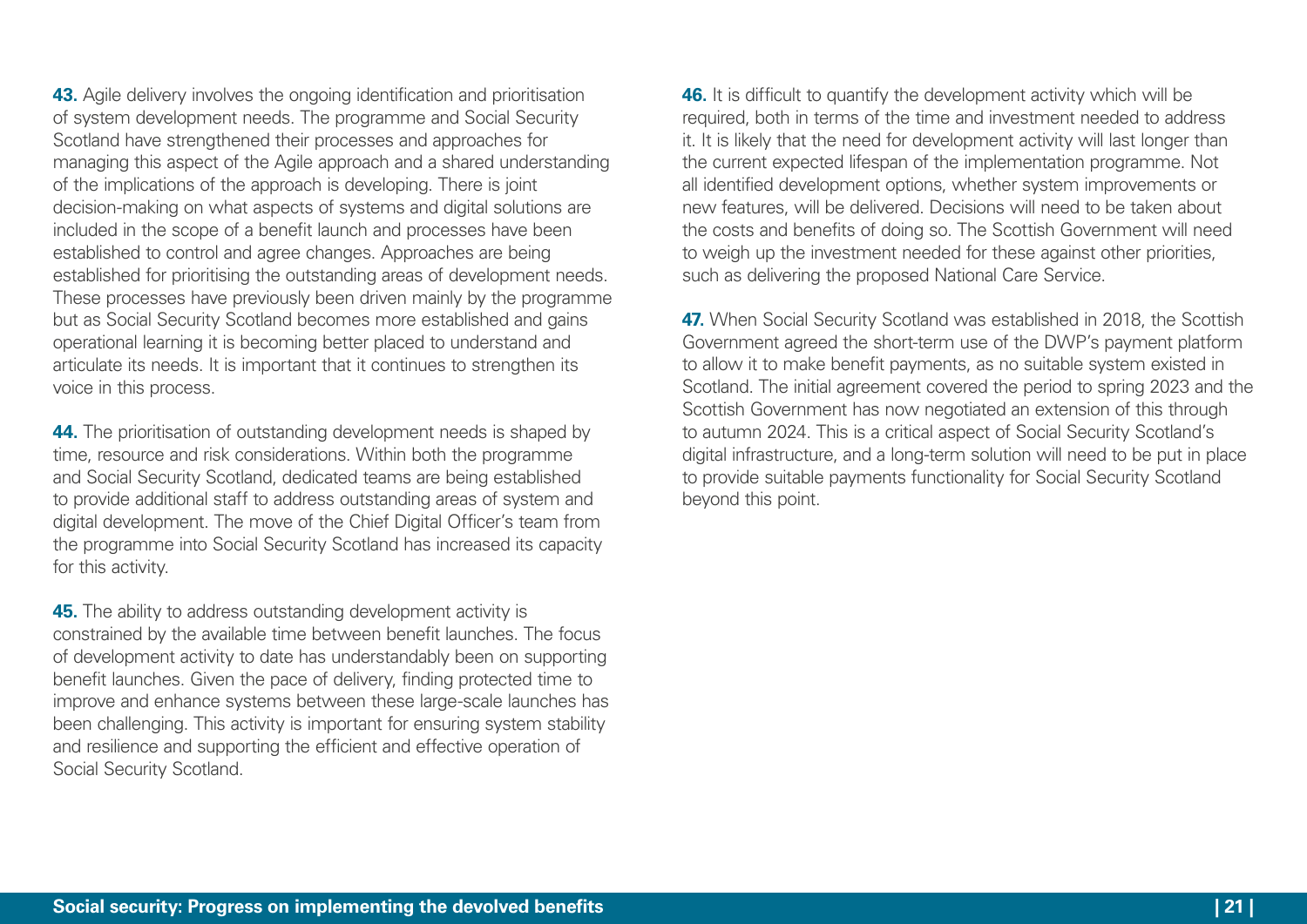#### **Programme implementation costs are now estimated at £685 million to 2025/26, but greater transparency is required to support scrutiny**

**48.** The Scottish Government's current estimate for overall programme implementation costs is £685 million to 2025/26. The initial estimate for implementation costs was £308 million over the life of the programme as set out in the 2017 Financial Memorandum. This figure came with a number of caveats, and the programme scope has since been increased. The revised implementation figure is £34 million more than that given in the 2020 Programme Business Case, which set out programme implementation costs to 2024/25. The estimate for programme implementation costs does not include any recharges to the DWP for the development work it undertakes to support implementation of the devolved benefits. This is being negotiated on an ongoing basis as the scale of the activity needed becomes clearer.

**49.** The Scottish Government acknowledged that the 2017 estimates were based on high-level assumptions and could change materially as the programme developed. Its understanding of the work needed to implement the devolved benefits has developed significantly since then. Key reasons given for the programme's increased scope and costs between 2017 and 2020 are the introduction of new Scottish-specific benefits, a better understanding of the costs associated with delivering Scottish replacement benefits and top-up forms of assistance, as well as the need to integrate digital infrastructure with DWP systems. In addition, the 2020 Programme Business Case was also the first time costs for the case transfer process were included in the overall implementation forecasts. Changes to the scope have also increased the life of the programme and the subsequent staff costs required for delivery [\(Exhibit 5, page 23\)](#page-22-0).

**50.** The changes resulting from recent replanning work following the pandemic, have been set out within internal documentation. Work is ongoing within the social security programme to update the 2020 Programme Business Case, which is expected to be completed over the course of 2022. The Scottish Government plans to publish the revised Programme Business Case once it has received ministerial approval, in keeping with its previous commitment to make this information publicly available.

**51.** The Agile nature of delivery has resulted in changes to the programme scope, timescales and how cost areas are categorised within the overall implementation figure. For example, the Chief Digital Office and estates are now identified as distinct Social Security Scotland costs within the programme's revised estimates. Internal programme documentation goes some way to explaining these changes, but as overall implementation costs have not been routinely reported on publicly, it is difficult for those in scrutiny roles to track and compare over time. More regular public reporting on implementation costs is required to better support transparency and scrutiny.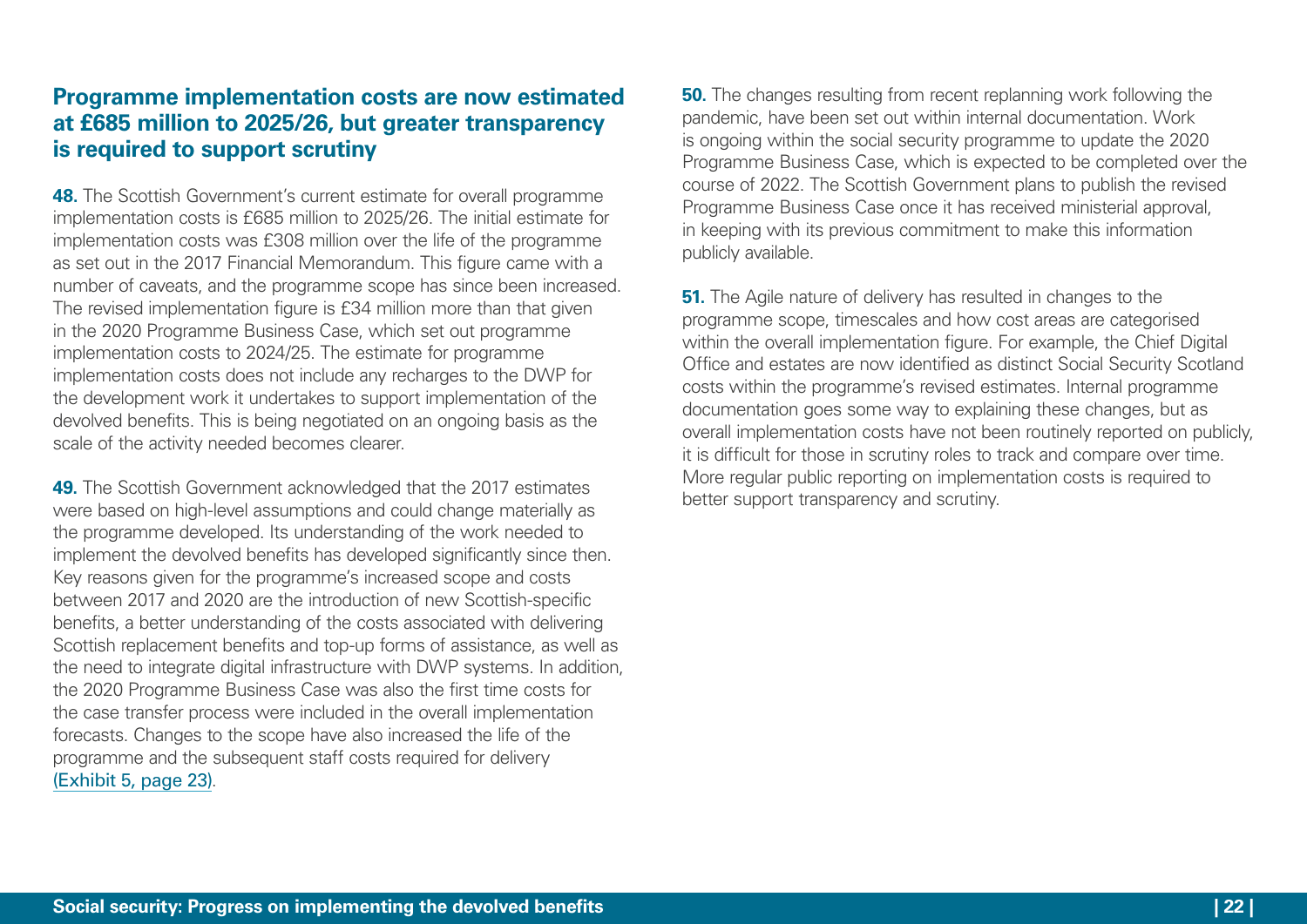### <span id="page-22-0"></span>**Exhibit 5.**

**Implementation costs have increased as the scope and length of the programme have changed** 

|                                                                | <b>Financial Memorandum</b><br>(2017)       | <b>Programme Business Case</b><br>(2020)                                            | <b>Programme's revised</b><br>estimates (2021) |
|----------------------------------------------------------------|---------------------------------------------|-------------------------------------------------------------------------------------|------------------------------------------------|
| <b>Cost breakdown (£m):</b>                                    |                                             |                                                                                     |                                                |
| <b>Staff</b>                                                   | 104                                         | 350                                                                                 | 349                                            |
| Estates                                                        | 14                                          | 11                                                                                  | 40                                             |
| Information Technology                                         | 190                                         | 212                                                                                 | 286                                            |
| Other                                                          |                                             | 78                                                                                  | 10                                             |
| <b>Total Implementation Investment</b><br>(Programme & Agency) | 308                                         | 651                                                                                 | 685                                            |
| <b>Expansion of programme delivery &amp; timescales:</b>       |                                             |                                                                                     |                                                |
| <b>Benefits</b>                                                | Devolution of 11 UK benefits<br>to Scotland | Addition of new Scottish benefits <sup>1</sup><br>and expansion of existing support | No new additions                               |
| Length of programme                                            | 4 years                                     | 7 years                                                                             | 8 years                                        |
|                                                                | $2018/19 - 2021/22$                         | $2018/19 - 2024/25$                                                                 | $2018/19 - 2025/26$                            |

Note 1: Scottish Child Payment, Young Carer Grant, Job Support Payment, Child Winter Heating Assistance

Source: Audit Scotland using information from: Social Security (Scotland) Bill, Financial Memorandum, Scottish Parliament, 2017; Social Security Programme Business Case, Scottish Government, 2020; and Social Security Programme revised estimates, 2021 (internal workings)

**Social security: Progress on implementing the devolved benefits | 23 |**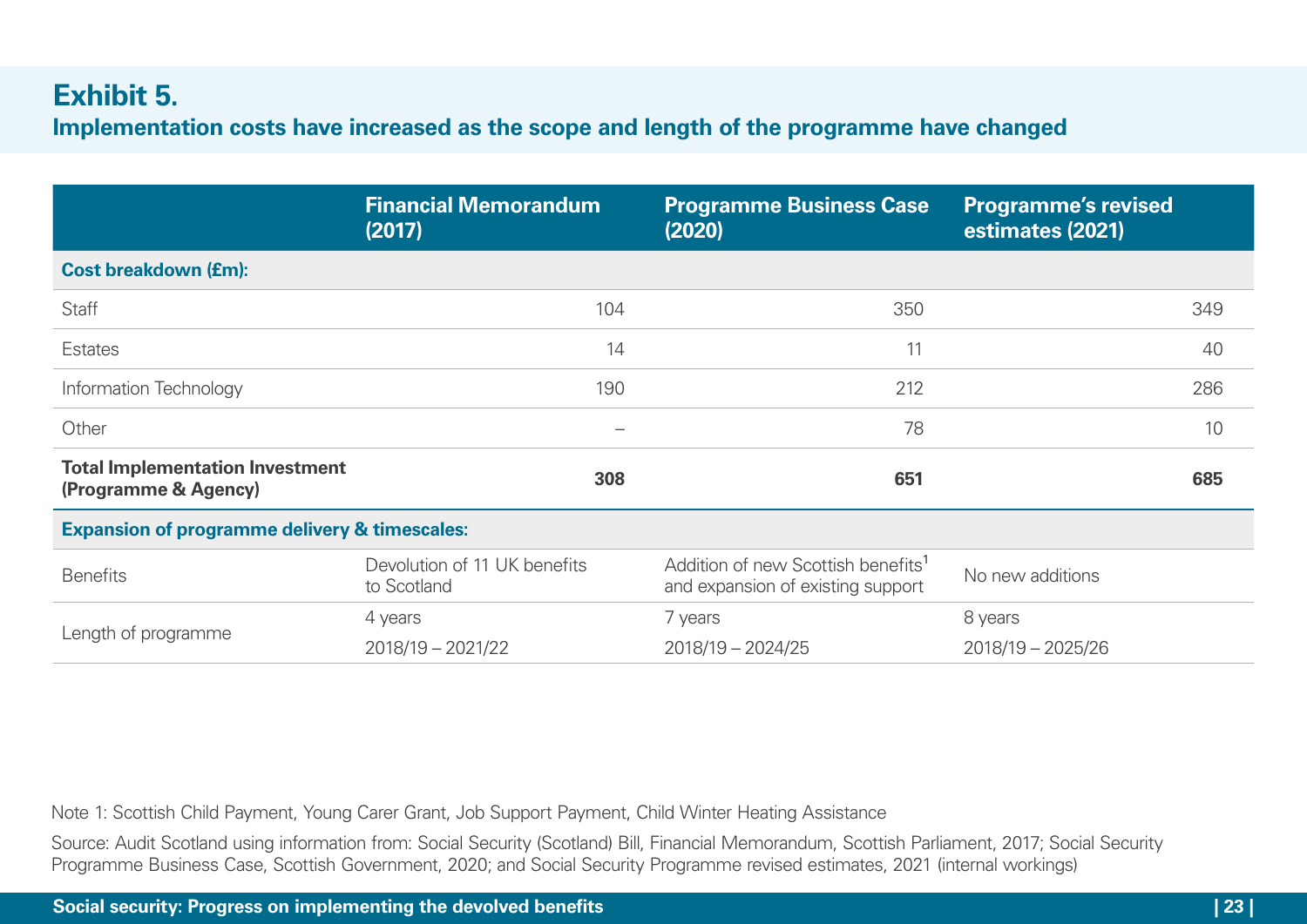#### **Robust processes are in place for in-year financial monitoring and longer-term plans have been developed**

**52.** The programme maintained its financial monitoring and reporting processes throughout the pandemic, including monthly financial cycles and reporting to the Finance and Programme Board. Financial monitoring and reporting processes within the programme have been strengthened and there is now more certainty about in-year costs. A range of factors has contributed to these improvements, including stronger financial governance arrangements and greater certainty about what the programme will deliver during its lifespan, resulting in more accurate cost estimates. The programme has also implemented additional financial controls to mitigate budget pressures.

**53.** Robust processes are in place for scrutinising the revised programme implementation costs. Financial governance arrangements for the programme focus primarily on in-year costs relating to the Advice, Policy and Programme budget line, for which implementation costs are a subcategory. Longer-term costs are scrutinised by the Director's Finance Board, which is not involved in programme governance but has oversight of spending across the Social Security Directorate. The Agency implementation cost budget line (which feeds into overarching programme implementation costs) is scrutinised separately by Social Security Scotland through monthly budget delegation reporting.

**54.** Both the Scottish Government's social security programme and Social Security Scotland have set out long-term financial plans within internal documentation. The programme's revised estimates for implementation costs set out projected spending to 2025/26. Social Security Scotland has developed a five-year financial plan providing forecasts for key areas of spending to 2026/27. This is supported by detailed expenditure forecasts and projected year-on-year changes to 2030/31. There is a shared understanding within the programme and Social Security Scotland that longer-term financial planning for an Agile programme of this scale is challenging and brings increased uncertainty the further into the future costs are projected.

**55.** Evidence shows that both the programme and Social Security Scotland align their financial and workforce planning. For example, they model staff costs and requirements alongside projected implementation costs to 2025/26, and financial controls are in place for any decisions that will affect in-year staff costs. In addition, financial planning and governance processes are well aligned between the programme and Social Security Scotland.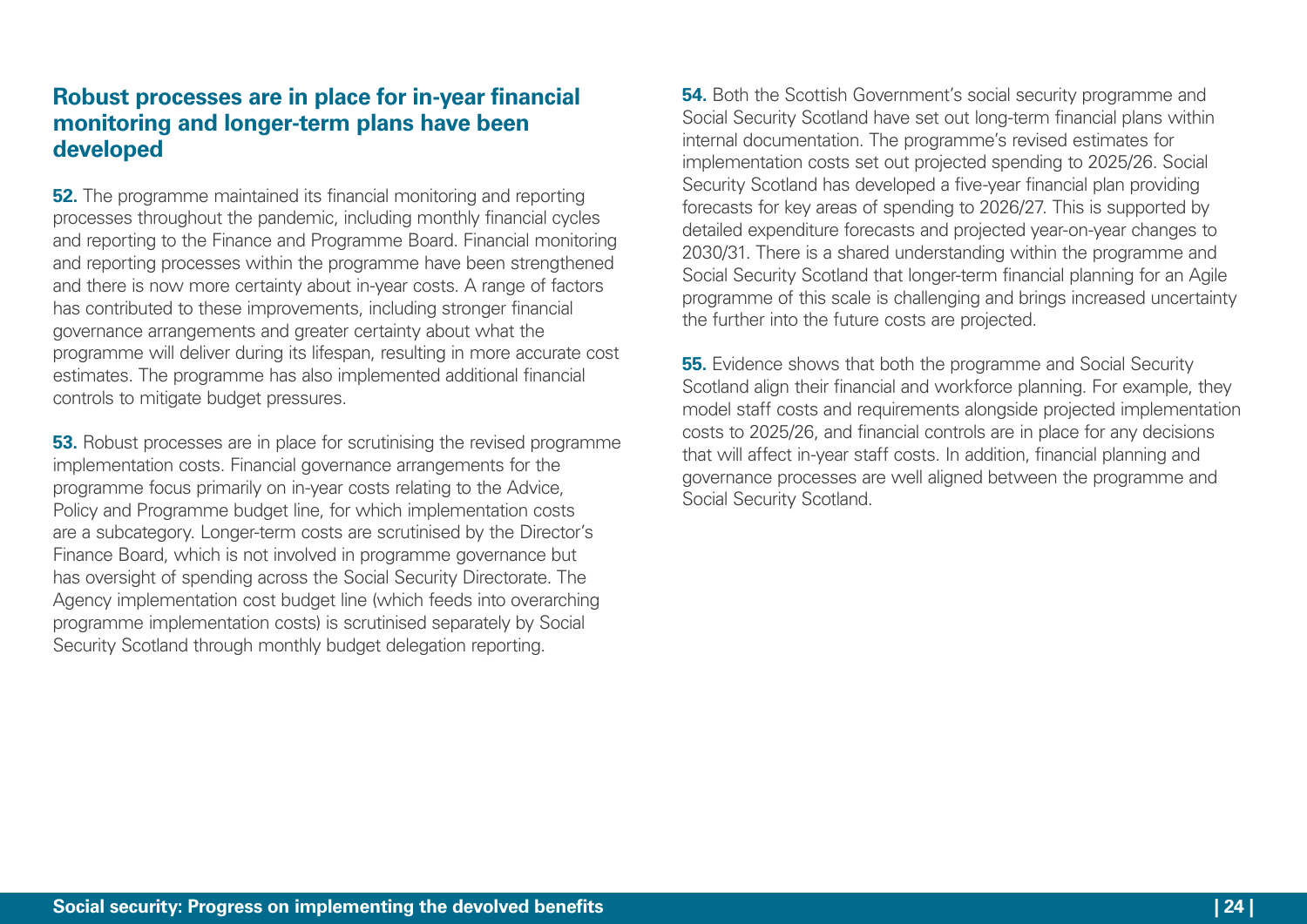#### **Annual benefit expenditure in Scotland is forecast to be substantially higher than the corresponding funding received**

Social security expenditure is a demand-led area of the Scottish Budget. Any spending above the funding received from the UK Government, through the block grant adjustment for corresponding UK benefits, must be met by the wider Scottish Budget. In practice, this means increased spending on areas of social security above the block grant adjustment may result in less funding being available for other parts of the Scottish Budget.

**56.** [The Scottish Fiscal Commission's latest forecasts,](https://www.fiscalcommission.scot/publications/scotlands-economic-and-fiscal-forecasts-december-2021/) from December 2021, project that annual benefit expenditure in Scotland will be £760 million higher by 2026/27, than the corresponding funding received through the block grant adjustment. This will be driven mainly by the impact of changes to the way disability benefits are to be administered in Scotland [\(Exhibit 3, page 16\)](#page-15-0).

**57.** In December 2021, the Scottish Fiscal Commission forecast that by 2026/27 the planned changes to how Adult Disability Payment will be administered will result in the direct expenditure on this benefit being £527 million higher than the equivalent expenditure for Personal Independence Payments [\(Exhibit 6, page 26\)](#page-25-0). Additionally, the forecast increase in Adult Disability Payment cases is expected to increase eligibility for Carer's Allowance, increasing expenditure on this benefit by £40 million. The Scottish Fiscal Commission acknowledges that there is a high degree of uncertainty in its forecasts for Adult Disability Payment, but these still provide a clear indication of the impact that administrative changes can have on benefit expenditure.

**58.** Scottish Child Payment is a new Scotland specific benefit and is therefore funded entirely by the Scottish Budget. Following the doubling of Scottish Child Payment in April 2022 and the planned roll-out to households with children aged 6–15 at the end of 2022, expenditure will be around £360 million by 2023/24. This forecast does not reflect the Scottish Government's commitment to increase the Scottish Child Payment value to £25 per week, made in March 2022.

**59.** Fiscal and economic forecasts contain uncertainties and can be volatile. The UK Office for Budgetary Responsibility produced its most recent economic and fiscal outlook in March 2022, which indicates an increase in the social security related block grant adjustment for Scotland compared to previous forecasts. Since the December 2021 forecasts, the Scottish Government has also made additional social security policy commitments which will affect future expenditure forecasts, including the increase to Scottish Child Payment. The Scottish Fiscal Commission is due to publish its updated fiscal and economic forecasts for Scotland on 31 May 2022.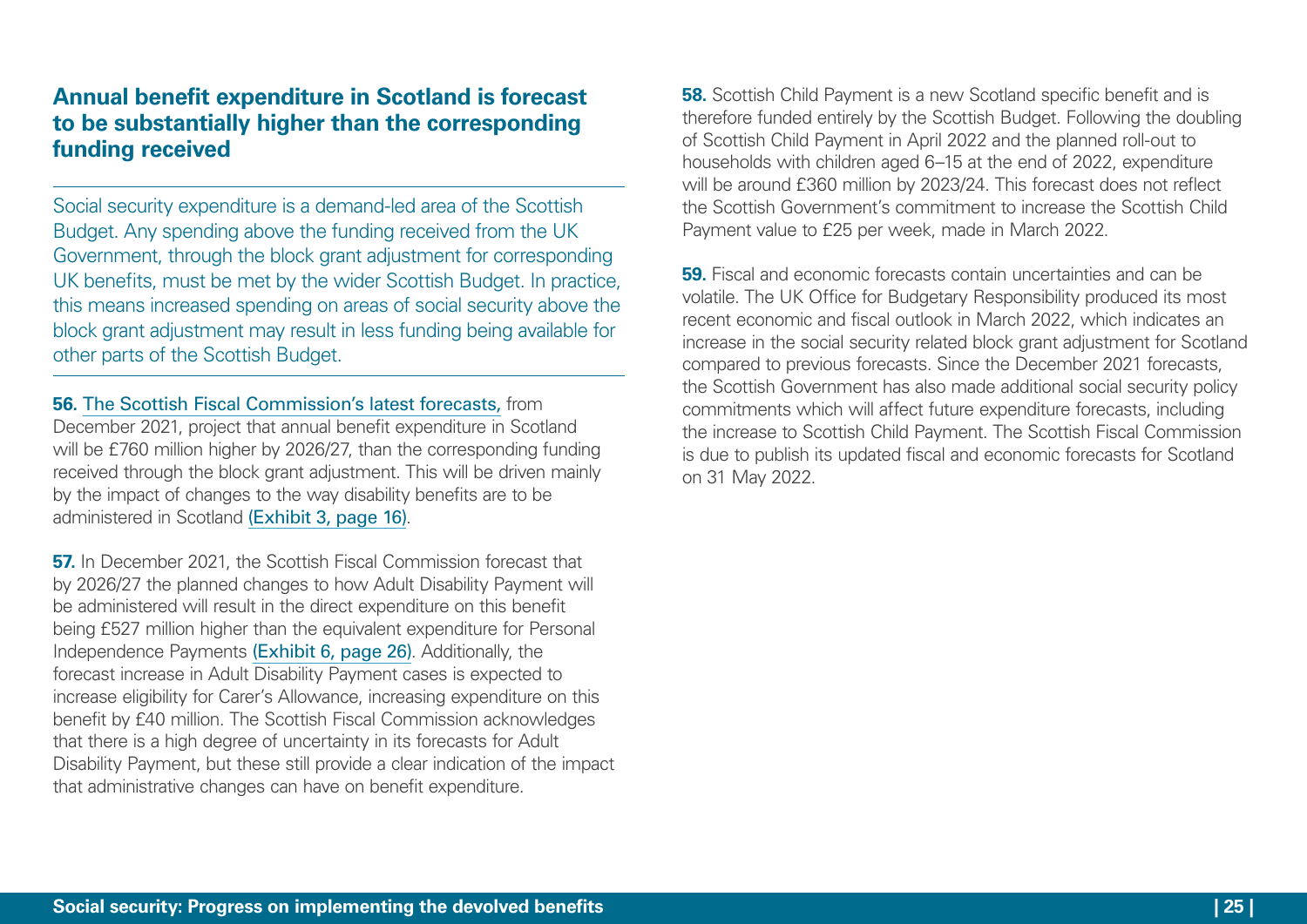# <span id="page-25-0"></span>**Exhibit 6.**

**By 2026/27, direct benefit expenditure on Adult Disability Payment is forecast to be £527m higher than the benefit it replaces because of changes to how it is administered**



Source: Audit Scotland using information from [Scotland's Economic and Fiscal Forecasts,](https://www.fiscalcommission.scot/publications/scotlands-economic-and-fiscal-forecasts-december-2021/) Scottish Fiscal Commission, December 2021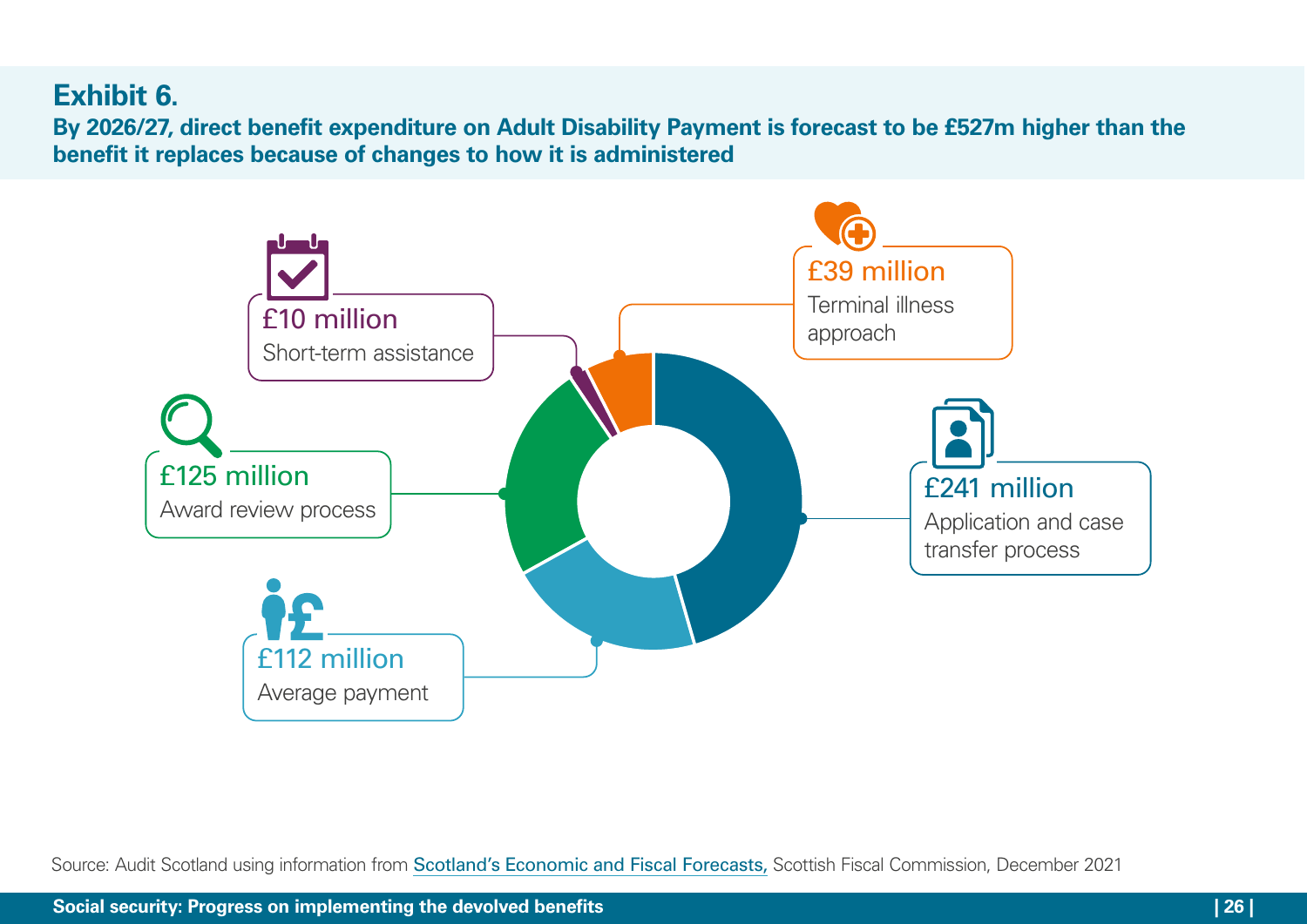#### **The scale of staffing needed to implement and administer the devolved benefits is much larger than anticipated**

**60.** Since 2019 the programme has carried out a range of activity to ensure that it has the staff numbers and skills that it needs. It has strengthened its leadership capacity and adapted its staffing structures to reflect the stage of the implementation programme. It now has a more structured approach for identifying and planning for the staffing numbers and skills it needs. This has improved the overall capacity and resilience of the programme and, at a programme level, the previously high-rated workforce risk has been reduced.

**61.** The scale of programme staffing has continued to increase and is now substantially higher than previously anticipated. When we reported in 2019, there were around 460 full-time equivalent staff working on implementation, including Chief Digital Office staff. As of December 2021, this has increased to 649 full-time equivalent staff, with Chief Digital Office staff having now transferred to Social Security Scotland. The programme expected its full-time equivalent staffing to rise to around 780 by the end of March 2022.

**62.** This growth reflects the programme's greater appreciation of the range and scale of activity required to implement the benefits but also that in some areas staff have been needed for longer after benefits are launched than was anticipated. Therefore, reducing the transfer of staff onto development work for future benefits. There is a high, and increased, reliance on contractor staff. When we reported in 2019, around 23 per cent of all staff working on implementation were contractors, including more than half of all Chief Digital Office staff. In 2022 the programme-wide level of contractor staff has been around 47 per cent. The high level of contractors is driven mainly by ongoing challenges with recruiting staff with the relevant skills and experience needed.

**63.** Using contractors can be a good way of accessing specific skills and experience, especially where these are needed for a short or defined period. However, it brings increased costs and risks the organisation not developing its own skills base. The programme is clear that it wants to ensure knowledge transfer from contractor staff to permanent employees and for this to support growth of their own staffing in specialist areas. The challenging delivery environment owing to the Covid‑19 pandemic has made this more difficult and it is yet to be put into action in a structured way. Given the significant investment in staffing for this programme and the experience and skills being developed, there is a risk that the Scottish Government does not actively plan for how it makes best use of this to support areas of future service development.

**64.** The Scottish Government had initially set out that Social Security Scotland would employ at least 1,900 staff, across central and local delivery functions. In October 2021 it announced that a further 2,000 jobs would be created in Social Security Scotland. As of December 2021, Social Security Scotland had just over 1,800 full-time equivalent staff in post. Its workforce planning indicates that it will have in excess of 3,500 full-time equivalent staff by spring 2023. We have highlighted above the challenges for Social Security Scotland around identifying precise staffing needs until benefits are being administered and service user preferences are better understood. Long-term staffing levels will be directly affected by whether development activity is carried out to replace manual processes with automated systems. Social Security Scotland recognises that it will need to adapt and flex its staffing levels over time.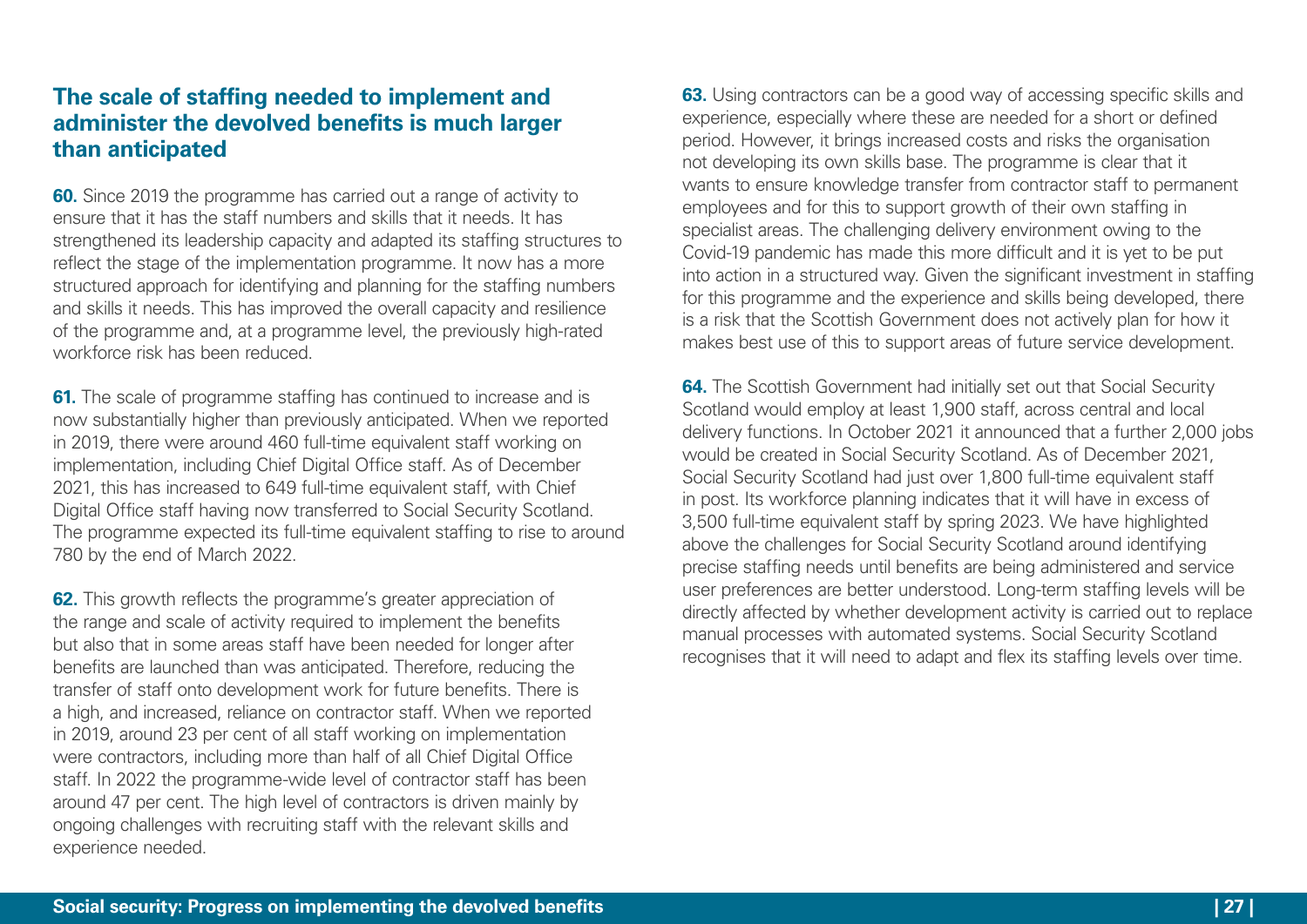**65.** Social Security Scotland is managing the challenge of the scale and pace of recruitment well so far, putting in place in-house arrangements to support the central Scottish Government recruitment and human resources functions. But this is a significant undertaking and will need close ongoing management. There will be operational challenges to bringing on board this volume of new staff. Developing and maintaining the desired organisational cultures will need to be given focus; a challenge made more complex due to hybrid working arrangements.

**66.** The Scottish Government has committed to ensuring that Social Security Scotland has staff with appropriate health and social care expertise to support eligibility determinations for disability-related benefits. Recruitment to Social Security Scotland's Health and Social Care Operations Division has started. Its modelling has identified that around 300 practitioners will be needed to support both Child and Adult Disability Payment. Recruitment is being undertaken in a phased way to allow staff levels to grow in line with service demands and to build in learning from the pilot and phased roll-out activity. As at February 2022, just over 20 staff were in post, including senior officers and practitioners to support Child Disability Payment. Recruitment is under way in preparation for the phased roll-out of Adult Disability Payment. Social Security Scotland is aware of the wider challenges in the health and social care labour markets, exacerbated by the Covid-19 pandemic, but as yet its recruitment plans have not been affected.

#### **Clarity about the intended impact of the investment in social security on outcomes for the people of Scotland will be needed to assess value for money**

**67.** Evaluating and demonstrating the value for money of the social security system is important. Value for money is a principle in the [Social Security Charter](https://www.socialsecurity.gov.scot/asset-storage/production/downloads/Our-Charter_1.pdf), recognising that this is an investment of public money. The Scottish Government is clearly committed to establishing a social security system that operates on the basis of dignity, fairness and respect for people, and is establishing processes to collect and measure user feedback. Understanding how those who use the system feel about it is crucial. But to evaluate and demonstrate value for money, the Scottish Government needs to link performance measurement more clearly to the impact on outcomes for people and to the investment made to achieve these outcomes.

#### Social Security Charter, Principle 8: the Scottish social security system is to be efficient and deliver value for money

**68.** The Scottish Government has done a lot of work to establish and produce, along with Social Security Scotland, performance-measurement frameworks. The Programme Business Case outlines that performance will be reviewed through three strands - policy evaluation, measurable improvements and the Charter Measurement Framework. The Charter Measurement Framework was co-produced with those who have lived experience of the social security system and stakeholders. It focuses on how the Scottish system will operate and on people's experience of it, using about 70, mainly qualitative, measures. The framework does not, however, include a range of measurable metrics, which would support robust analysis over time, or clear links to the Scottish Government's [National Performance Framework](https://nationalperformance.gov.scot/).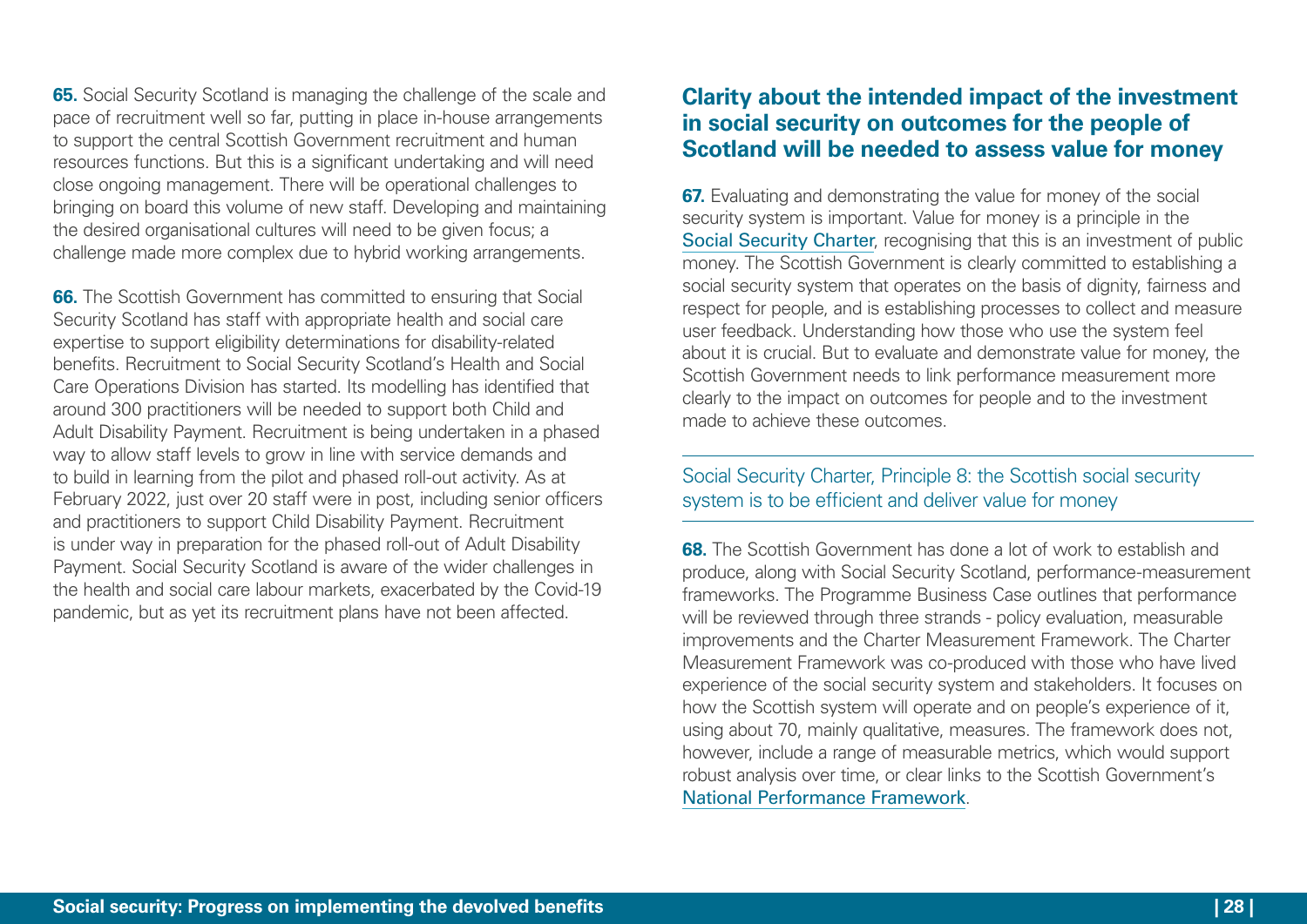**69.** The Scottish Government has set out a policy evaluation strategy that covers the initial low-income benefits, and a number of one‑off evaluations have been carried out. The focus is mainly on how a benefit has been administered and the experiences of those who are in receipt, with limited, only general, coverage of outcomes. The Scottish Government has not yet set out a strategy for evaluating other benefits. This gives the Scottish Government the opportunity to set out more clearly how impacts on outcomes will be evaluated, with more specific reference to the National Performance Framework.

The Scottish Government established the National Performance Framework to measure progress on its ambition for a more successful country through giving opportunities to all people living in Scotland and increasing their wellbeing through sustainable and inclusive growth. The framework sets out 11 national outcomes, with aligned national performance indicators to measure progress toward these.

**70.** In continuing to develop performance measurement frameworks, it is important that the Scottish Government identifies information needs early enough to ensure that the data required is routinely and robustly captured. To do this, it is important that the Scottish Government is clear about the outcomes it intends the Scottish social security system, and specific benefits, to achieve.